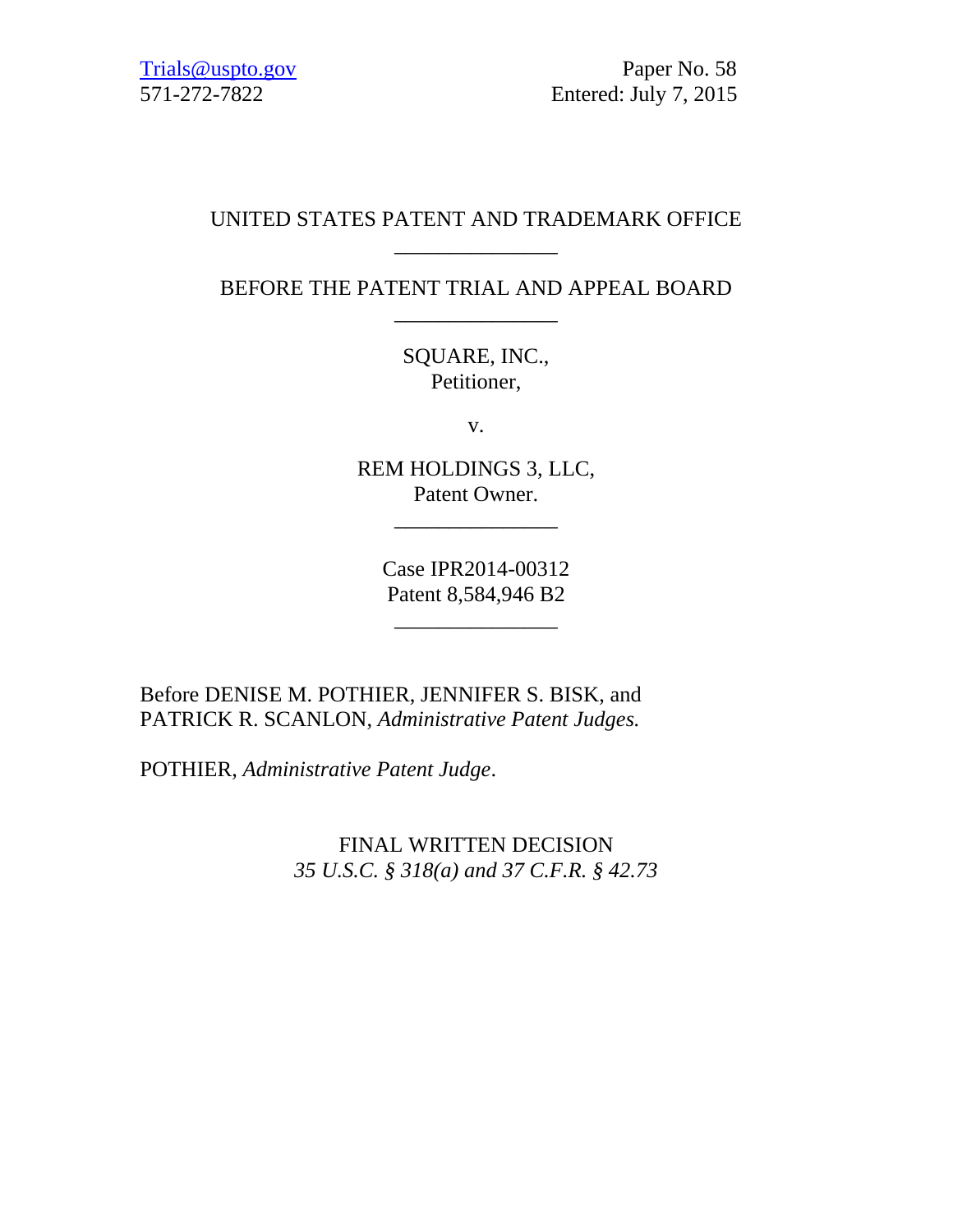$\overline{a}$ 

#### I. INTRODUCTION

Square, Inc. ( "Petitioner") filed a corrected Petition (Paper 6, "Pet.") on January 23, 2014 requesting institution of an *inter partes* review of claims  $1-17$  of U.S. Patent No. 8,584,946 B2 ("the '946 patent") pursuant to 35 U.S.C. §§ 311–19. REM Holdings 3, LLC ("Patent Owner") filed a Preliminary Response on April 16, 2014. Paper 10, "Prelim. Resp." Based on the submissions, we instituted *inter partes* review of claims 1–17 as unpatentable under 35 U.S.C. § 103. Paper 12, "Dec. on Inst."

After institution, Patent Owner filed a Response<sup>1</sup> (Paper 32, "PO Resp."), and Petitioner filed a Reply (Paper 43, "Pet. Reply"). Patent Owner also filed several motions. Among them, Patent Owner filed a motion to exclude certain exhibits or parts of exhibits from the record. Paper 53, "Mot. to Exclude." Petitioner opposed Patent Owner's motion. Paper 54. Patent Owner filed a Reply in further support of its motion to exclude. Paper 55.

An oral hearing for this proceeding was held on March 12, 2015, and a transcript of the hearing is included in the record. Paper 57, "Tr."

We have jurisdiction under 35 U.S.C. § 6(c). This Final Written Decision is issued pursuant to 35 U.S.C. § 318(a) and 37 C.F.R. § 42.73.

As discussed below, Petitioner has shown by a preponderance of the evidence that claims 1, 2, 6, 7, and 10–17 are unpatentable. Petitioner has failed to meet its burden of proof regarding the unpatentability of claims 3–5, 8, and 9.

<sup>&</sup>lt;sup>1</sup> Throughout this decision, we refer to the public version of Patent Owner's response.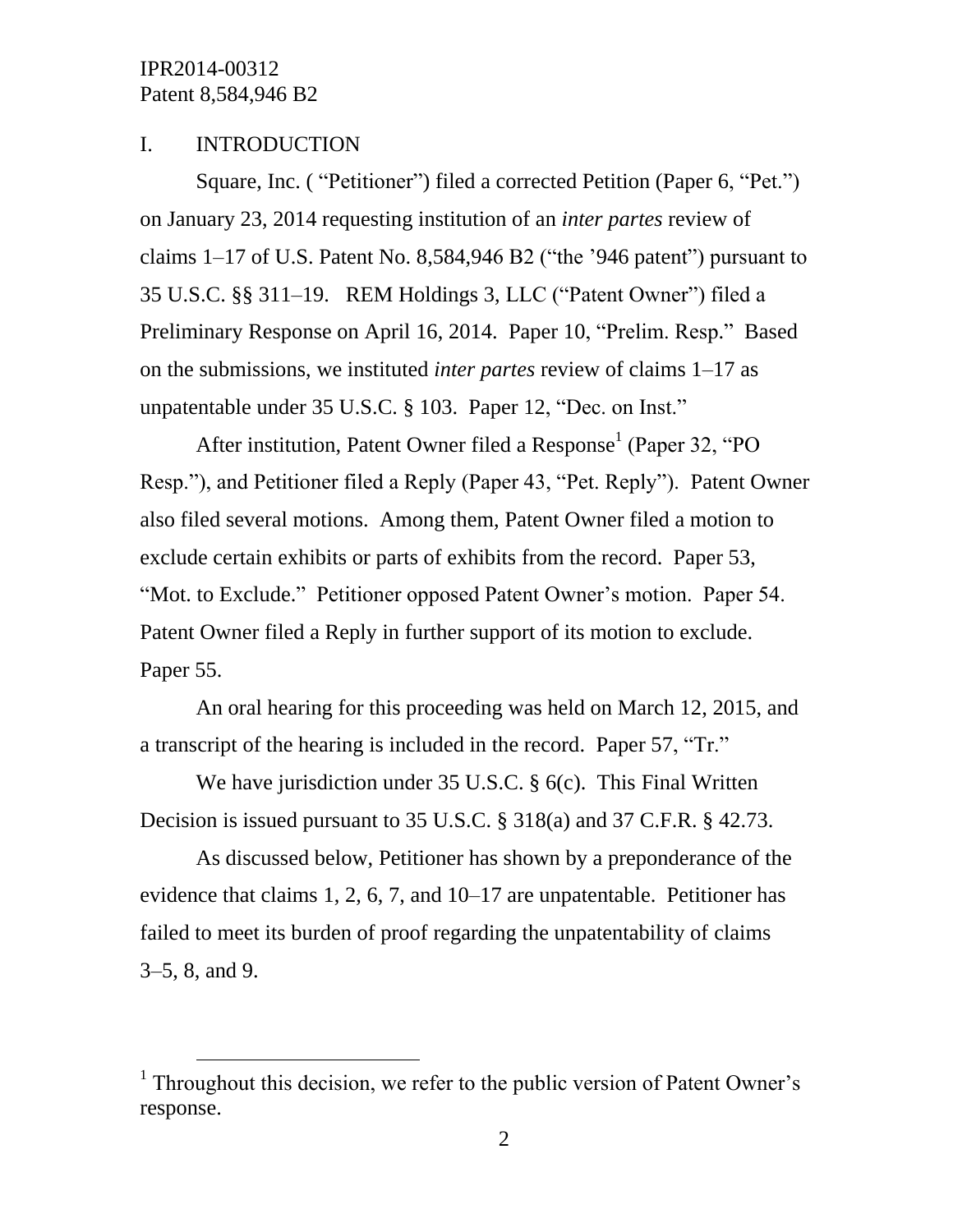Patent Owner's Motion to Exclude is granted-in-part, denied-in-part, and dismissed-in-part.

*A. The '946 Patent (Ex. 1001)*

The '946 patent, titled "Card Reader Device for a Cell Phone and Method of Use," relates to a card reader device for use with a cellular phone. The reader reads data stored on a card, such as a credit card. Ex. 1001, 1:15–26. Figure 2 of the '946 patent is shown below:



Figure 2 shows card reader device 10, including read head 22 having coil 24, resistor 26, and output jack 16. Ex. 1001, 4:15, 32–36; Fig. 2. Card 30 stores data on magnetic stripe 32. Ex. 1001, 4:37–39; Fig. 2. As magnetic stripe 32 passes by read head 22, read head 22 reads data stored in magnetic stripe 32 and induces a voltage in coil 24, which produces a voltage signal or analog waveform. Ex. 1001, 4:43–46, 50–54, 5:7–11; Fig. 2. Resistor 26 sets the amplitude of the voltage signal or waveform, which is sent through jack 16, into microphone input socket 18 of cell phone 20. Ex. 1001, 4:52– 55, 5:11–12; Fig. 2.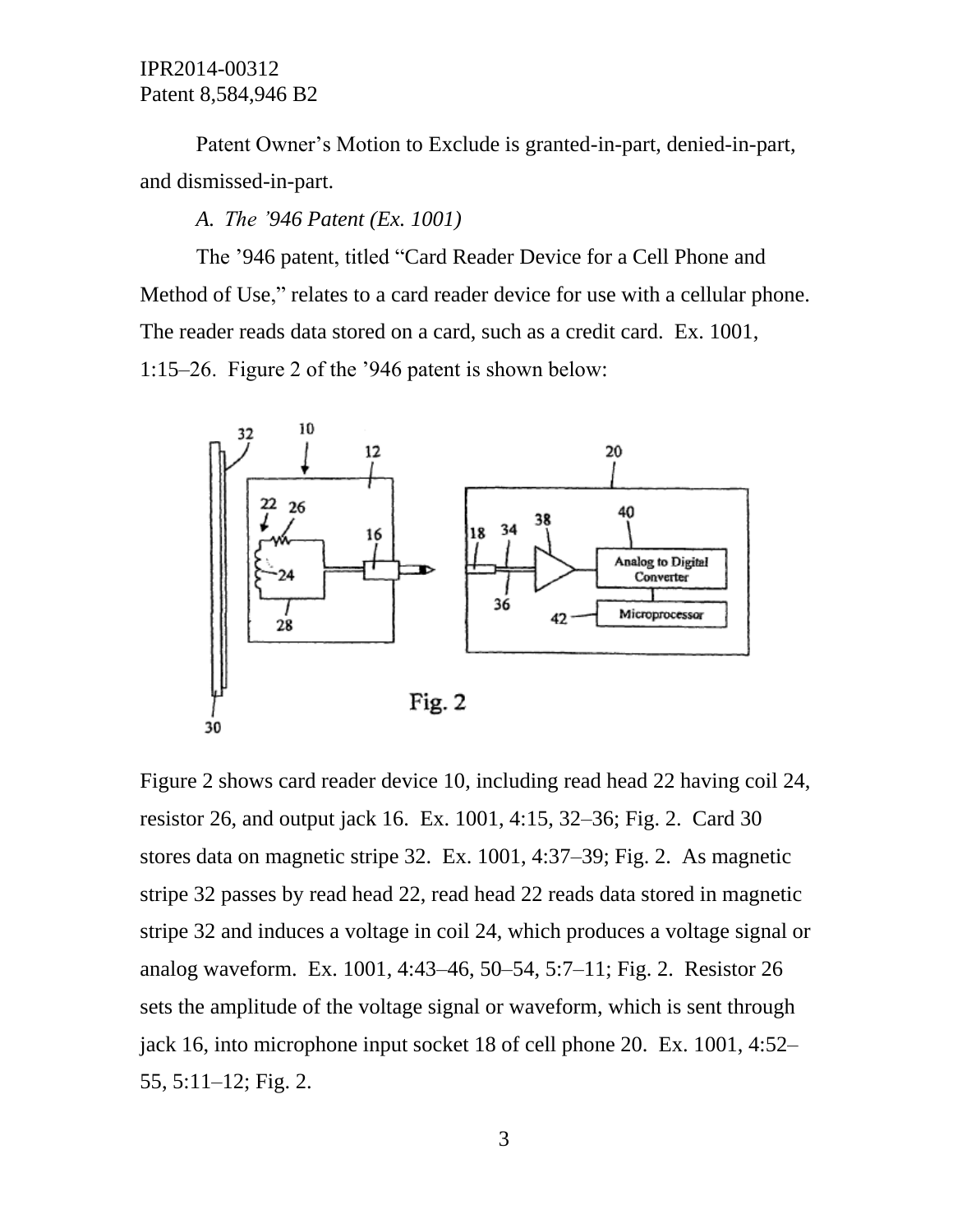*B. Illustrative Claim* 

The '946 patent has 17 claims. Claims 1, 7, 10, and 12 are independent. Claim 1 is an apparatus claim; claims 7, 10, and 12 are method claims. Claim 1 is reproduced below.

1. A card reader device, comprising:

a read head configured to produce an analog signal indicative of data stored on a magnetic stripe of a card in response to the magnetic stripe being passed by the read head;

one or more resistors configured to attenuate the analog signal resulting in an attenuated analog signal indicative of said data stored on the magnetic stripe; and

an output plug, adapted to be inserted into a jack associated with a microphone input associated with a cell phone, configured to provide the attenuated analog signal indicative of said data stored on the magnetic stripe to the cell phone via the microphone input.

Ex. 1001, 6:58–7:3.

*C. Prior Art*

The pending grounds of unpatentability in this *inter partes* review are based on the following prior art:

1. Sébastien Bourdeauducq, *Reading Magnetic Cards (Almost) for* 

*Free* 1–2 (January 26, 2009), *available at* 

http://lekernel.net/blog/2009/01/reading-magnetic-cards-almost-for-free ("Lekernel") (Ex. 1009);

2. Luis Padilla Visdómine, *Turning Your Mobile Into a Magnetic Stripe Reader* 1–4 (2007), available at http://classic-

web.archive.org/web/20041027001715/http://www.gae.ucm.es/~padilla/extr awork/mobilesoundtrack.html ("Padilla") (Ex. 1010);

3. US 2004/0041911 A1, published Mar. 4, 2004 ("Odagiri") (Ex. 1014);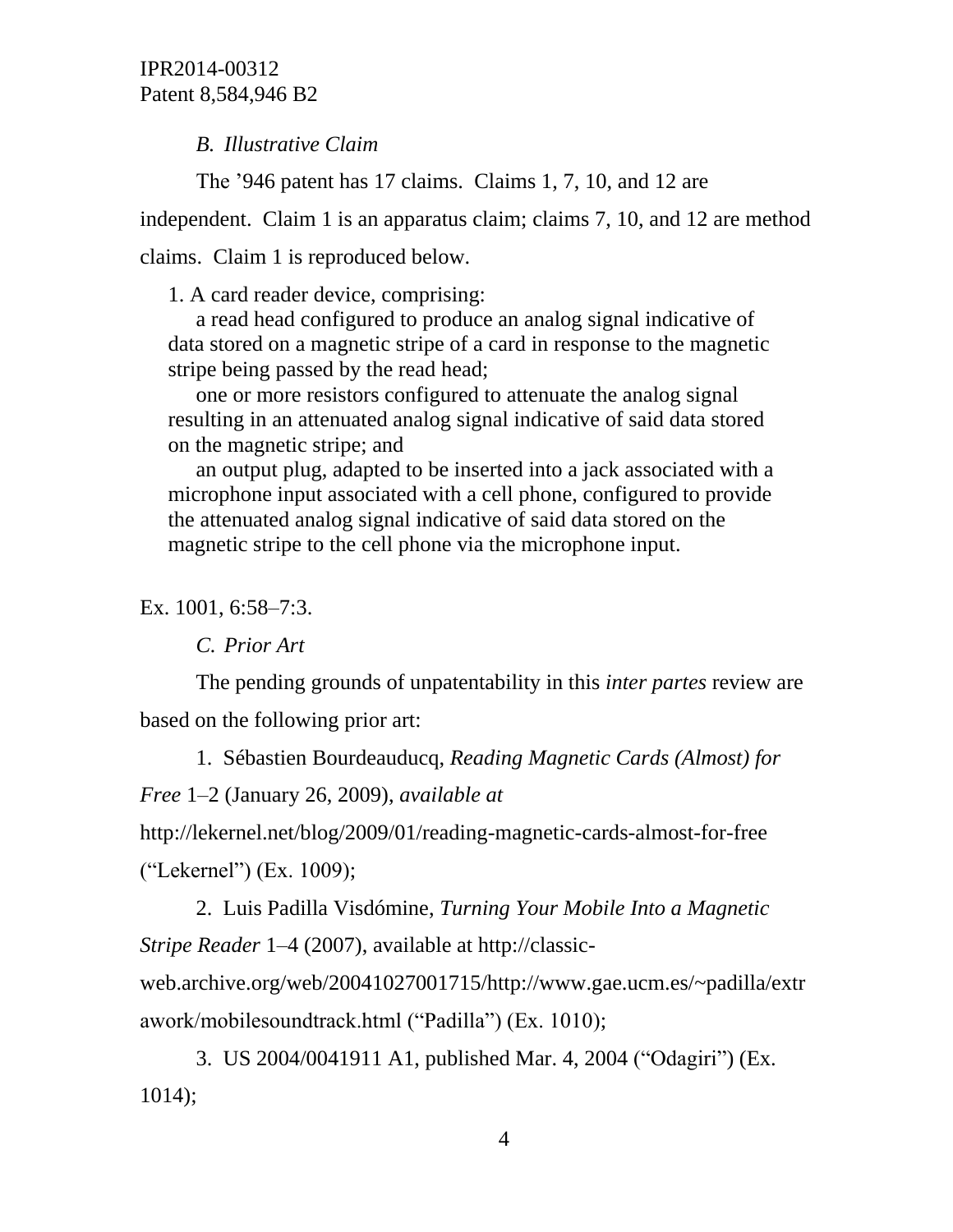4. US 2010/0243732 A1, published Sept. 30, 2010 and claiming priority to Provisional App. No. 61/163,296, filed Mar. 25, 2009 ("Wallner") (Ex. 1011);

5. US 8,281,998 B2, issued Oct. 9, 2012 ("Tang") (Ex. 1006); and

6. JP 3008764B, published Dec. 28, 1994 ("BPS") (Ex. 1008) (a computer-translated English version begins on page 8 of the exhibit).

*D. Pending Grounds of Unpatentability* 

We instituted the instant *inter partes* review on the following grounds of unpatentability.

| References                        | <b>Basis</b> | <b>Claims Challenged</b> |
|-----------------------------------|--------------|--------------------------|
| Lekernel and Padilla              | § 103        | 1, 2, 6, 7, 15, and 16   |
| Lekernel, Padilla, and<br>Odagiri | § 103        | 4 and 9                  |
| Lekernel, Padilla, and<br>Wallner | § 103        | 5, 10–14, and 17         |
| Tang and BPS                      | § 103        | $1-3$ , 5-8, and $10-17$ |
| Tang, BPS, and Odagiri            | § 103        | 4 and 9                  |

Dec. on Inst. 10–26.

We did not institute *inter partes* review for claims 3 and 8 based on Lekernel and Padilla. Dec. on Inst. 19.

### II. ANALYSIS

### *A. Claim Construction*

In an *inter partes* review, "[a] claim in an unexpired patent shall be given its broadest reasonable construction in light of the specification of the patent in which it appears." 37 C.F.R. § 42.100(b); *see also In re Cuozzo Speed Tech., LLC*, 778 F.3d 1271, 1279–83 (Fed. Cir. 2015) ("Congress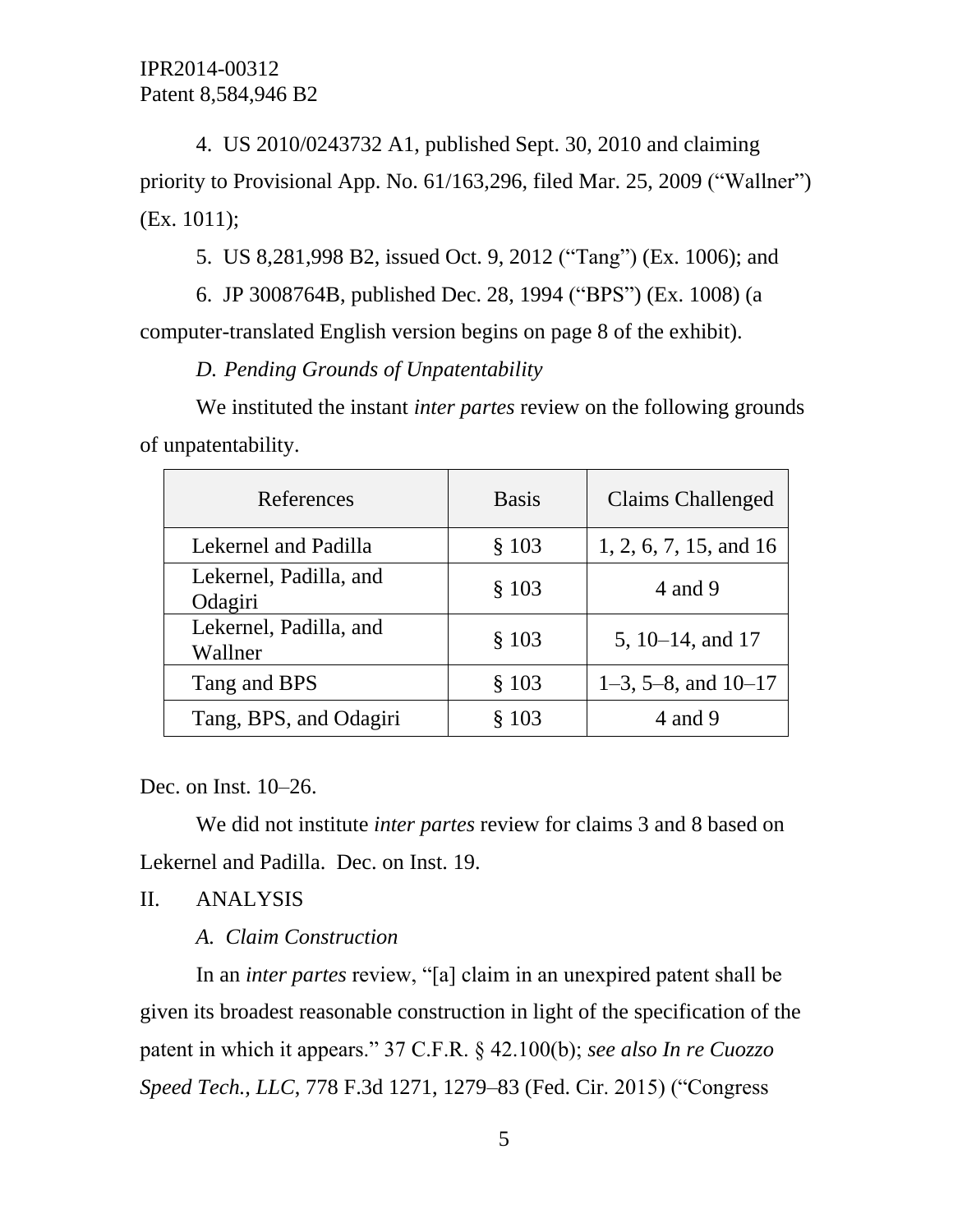implicitly adopted the broadest reasonable interpretation standard in enacting the AIA," and "the standard was properly adopted by PTO regulation"). There is a "heavy presumption" that a claim term carries its ordinary and customary meaning. *CCS Fitness, Inc. v. Brunswick Corp.*, 288 F.3d 1359, 1366 (Fed. Cir. 2002); *see also In re Translogic Tech., Inc.*, 504 F.3d 1249, 1257 (Fed. Cir. 2007). A patentee may rebut this presumption, however, by acting as his own lexicographer, providing a definition of the term in the specification with "reasonable clarity, deliberateness, and precision." *In re Paulsen*, 30 F.3d 1475, 1480 (Fed. Cir. 1994). In the absence of such a definition, limitations are not to be read from the specification into the claims. *In re Van Geuns*, 988 F.2d 1181, 1184 (Fed. Cir. 1993).

In the Decision on Institution, we interpreted various claim terms of the '946 patent as follows:

| <b>Term</b>                         | Interpretation                      |  |
|-------------------------------------|-------------------------------------|--|
|                                     | Includes those plugs discussed in   |  |
| "output plug"                       | the Specification (citing Ex. 1001, |  |
|                                     | $4:18-22$ ).                        |  |
|                                     | Further limiting the recitation     |  |
| "a 3.5 mm plug" and "a 2.5 mm plug" | "output plug" by reciting a given   |  |
|                                     | dimension                           |  |
|                                     | "something that protects, such as a |  |
| "housing"                           | support."                           |  |

Dec. on Inst. 7–8. Neither Petitioner nor Patent Owner disputes our claim construction of these terms. *See generally* PO Resp. and Pet. Reply. We maintain these constructions in this decision, based on our analysis of the record developed at trial.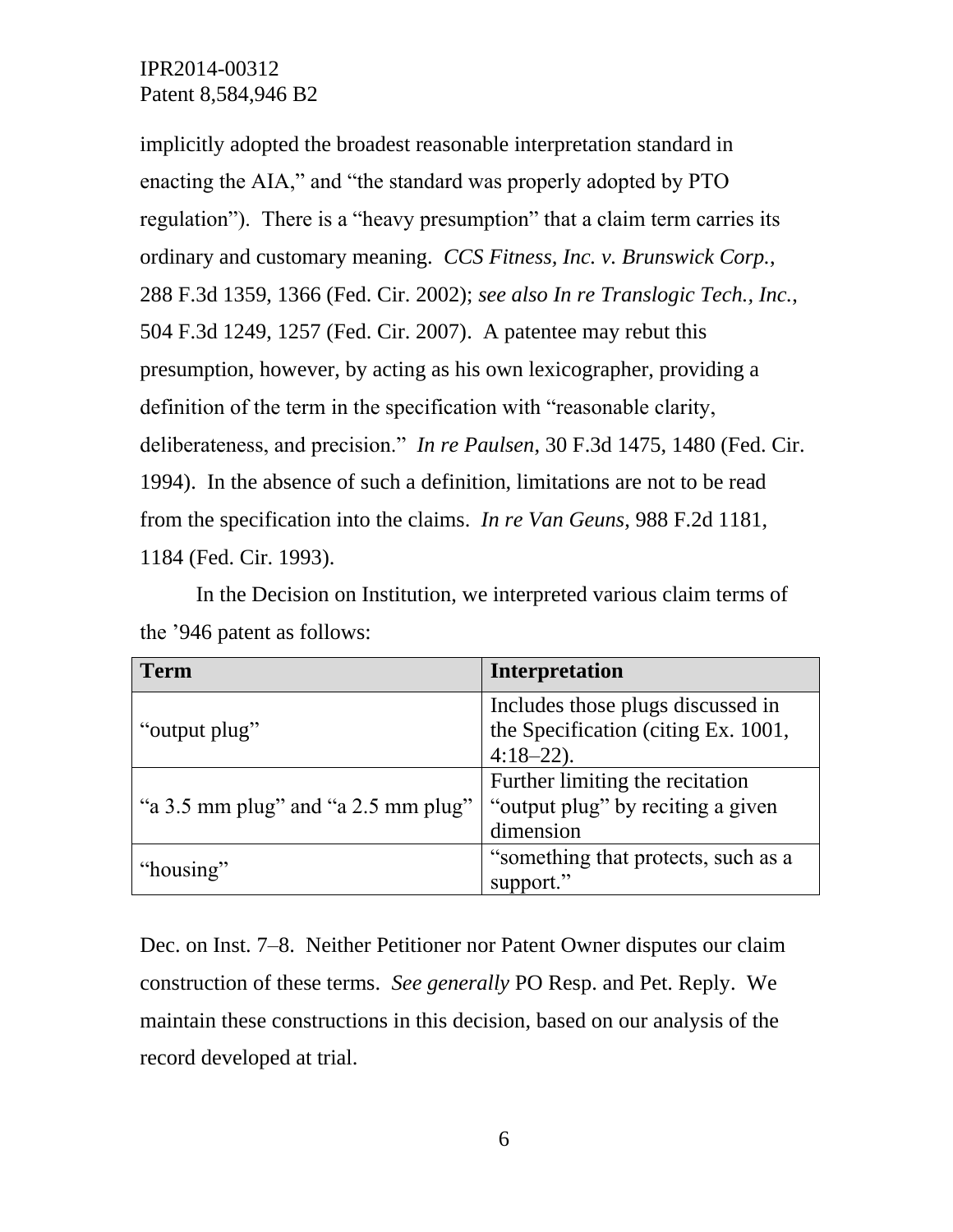Patent Owner asserts that our claim construction needs to be supplemented to recognize the structure of the claim elements, e.g., analog signals, are the same based on antecedent principles, but later states the claims recite the structure of different signals. *Compare* PO Resp. 9, subheading C (stating the need to recognize the structure of the claims is the same) *with* PO Resp. 11 (stating the claims recite structure of different signals). We decline to construe the claims as requested.

First, we disagree that the purported "structure" or "structures" discussed by Patent Owner include "*signals* produced by the read head and/or received and/or provided by the recited elements (e.g., read head, one or more resistors, output plug)." PO Resp. 11 (emphasis added). That is, the analog signal configured to be produced by the read head, the analog signal configured to be attenuated by the one or more resistors, and the attenuated analog signal configured to be provided to the cell phone are not structures of the claims. Second, at least some of the signals recited are not "different signals." PO Resp. 11. For example, in claim 1, the at least one or more resistors are configured to attenuate the analog signal, and the output plug is configured to provide the same attenuated analog signal to the cell phone's microphone input (i.e., "an output plug . . . configured to provide *the attenuated analog signal* . . . to the cell phone . . .") (emphasis added). As such and contrary to Patent Owner's statements, the claims do "refer to a single[, same] signal . . . modified, and then provided to the cell phone." PO Resp. 10–11.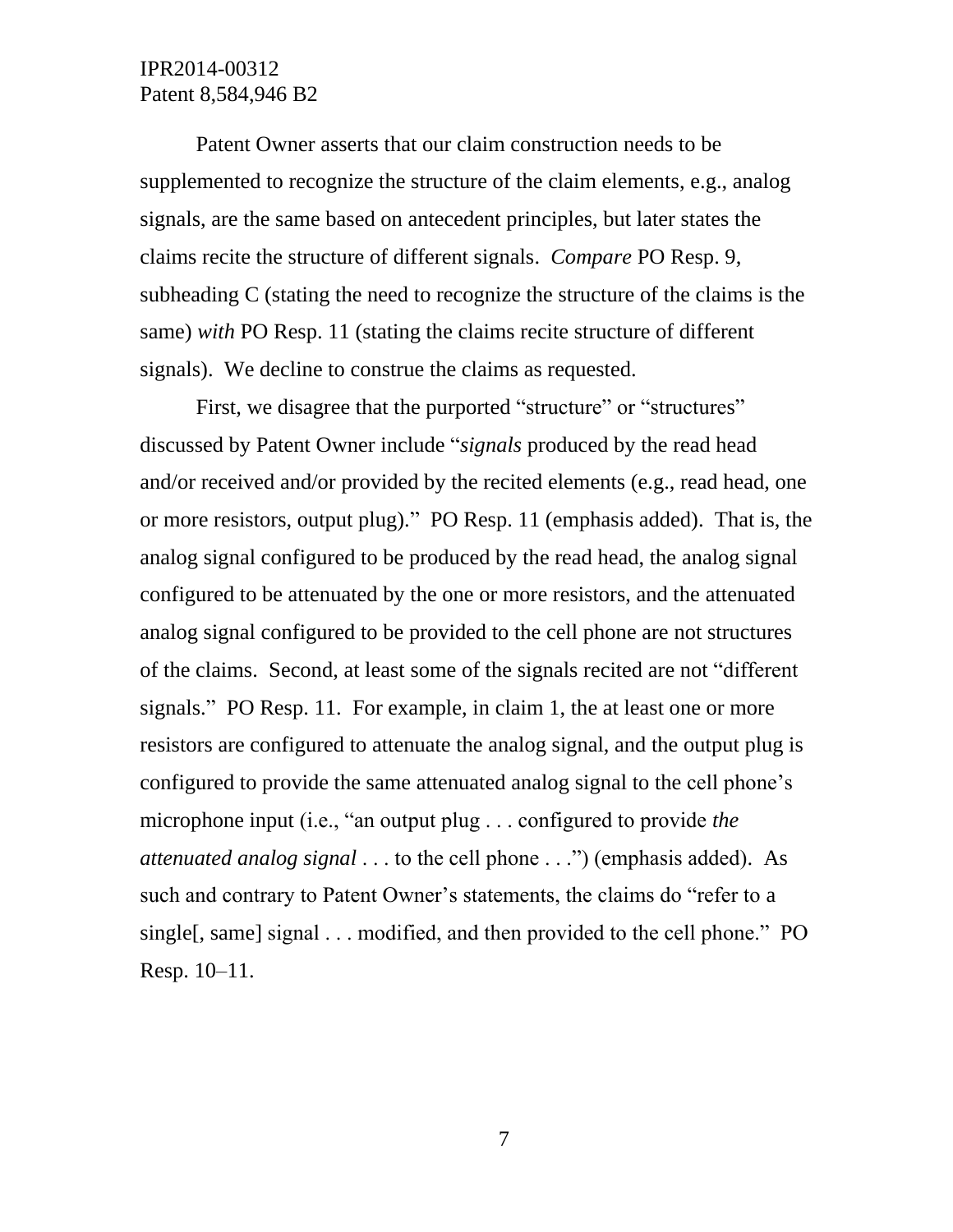# *B. Claims 1, 2, 6, 7, 15, and 16 are Unpatentable over Lekernel and Padilla under 35 U.S.C. § 103*

With respect to the obviousness ground of claims 1, 2, 6, 7, 15, and 16 over Lekernel and Padilla, we have reviewed Square's Petition, REM Holdings 3's Response, and Square's Reply, as well as the evidence discussed in each of those papers. We are persuaded, by a preponderance of the evidence, that claims 1, 2, 6, 7, 15, and 16 are unpatentable over Lekernel and Padilla. *See* Pet. 16–27.

#### *1. Lekernel (Ex. 1009)*

Lekernel describes a soundcard-based magnetic card reader that reads and decodes magnetic cards using a cassette player's magnetic head. Ex. 1009, second heading ("Soundcard-based magnetic card reader") and ¶¶ 3– 4. Lekernel's second figure ("Figure 2") shown below enlarged, includes a circuit of the magnetic card reader.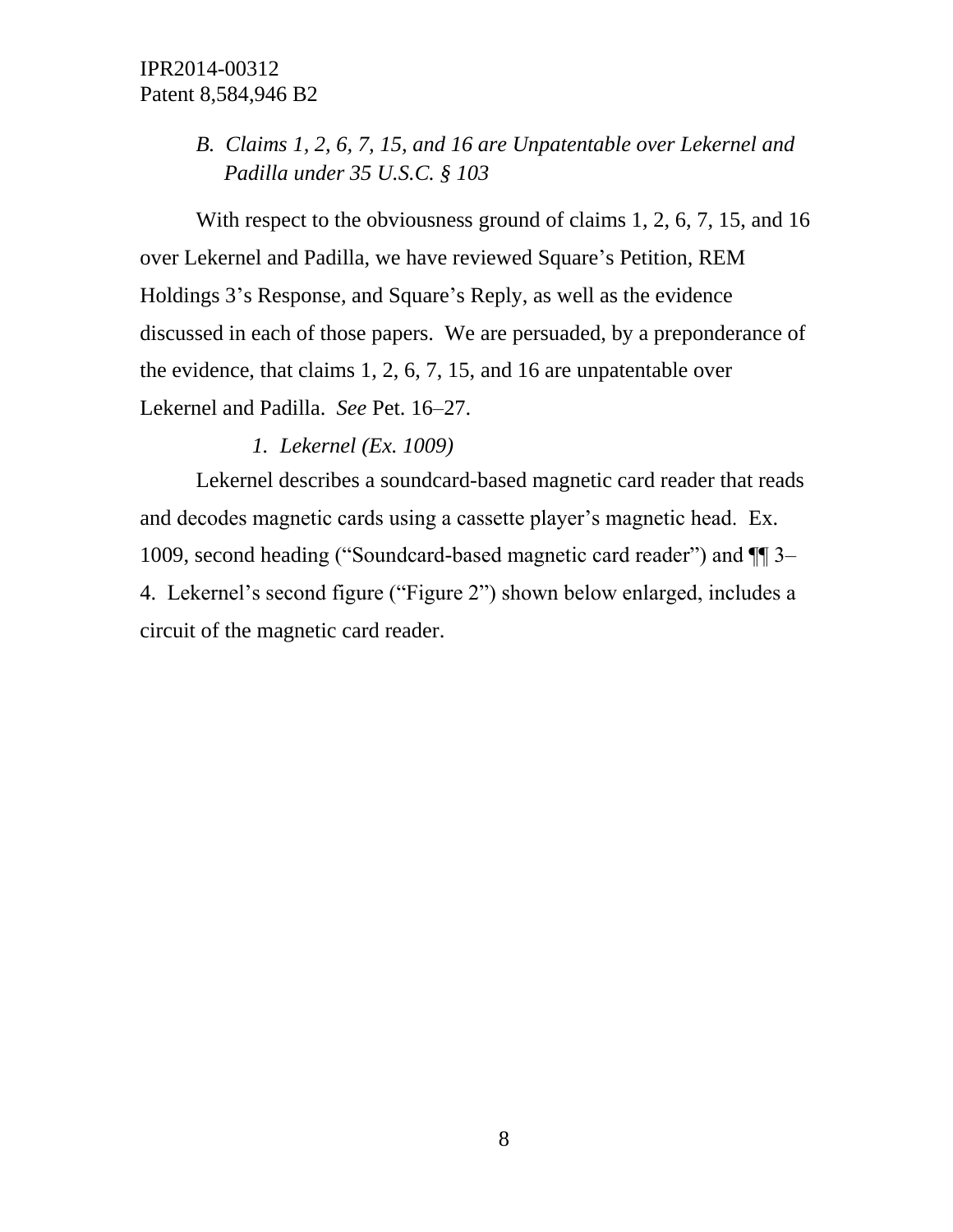

Enlarged Figure 2 includes a magnetic head or coil, 120 k $\Omega$  and 15 k $\Omega$ resistors, 470 nF and 100 μF capacitors, NPN transistor, and a jack to the microphone input of the soundcard. *Id*. ¶¶ 3–6 and Fig. 2. Lekernel states "a few other parts" amplify the signal from the head, because "the head did not give enough power to directly drive the input of the soundcard." *Id*. ¶ 4. Mr. Bourdeauducq, the author of Lekernel and whose testimony we find credible, explains "[e]ach and every one of the components shown in the circuit diagram in my article, except the magnetic read head and the jack, combine to form an amplifier[.]" Ex. 2033  $\P$  16 (referring to "the circuit diagram" in Figure 2).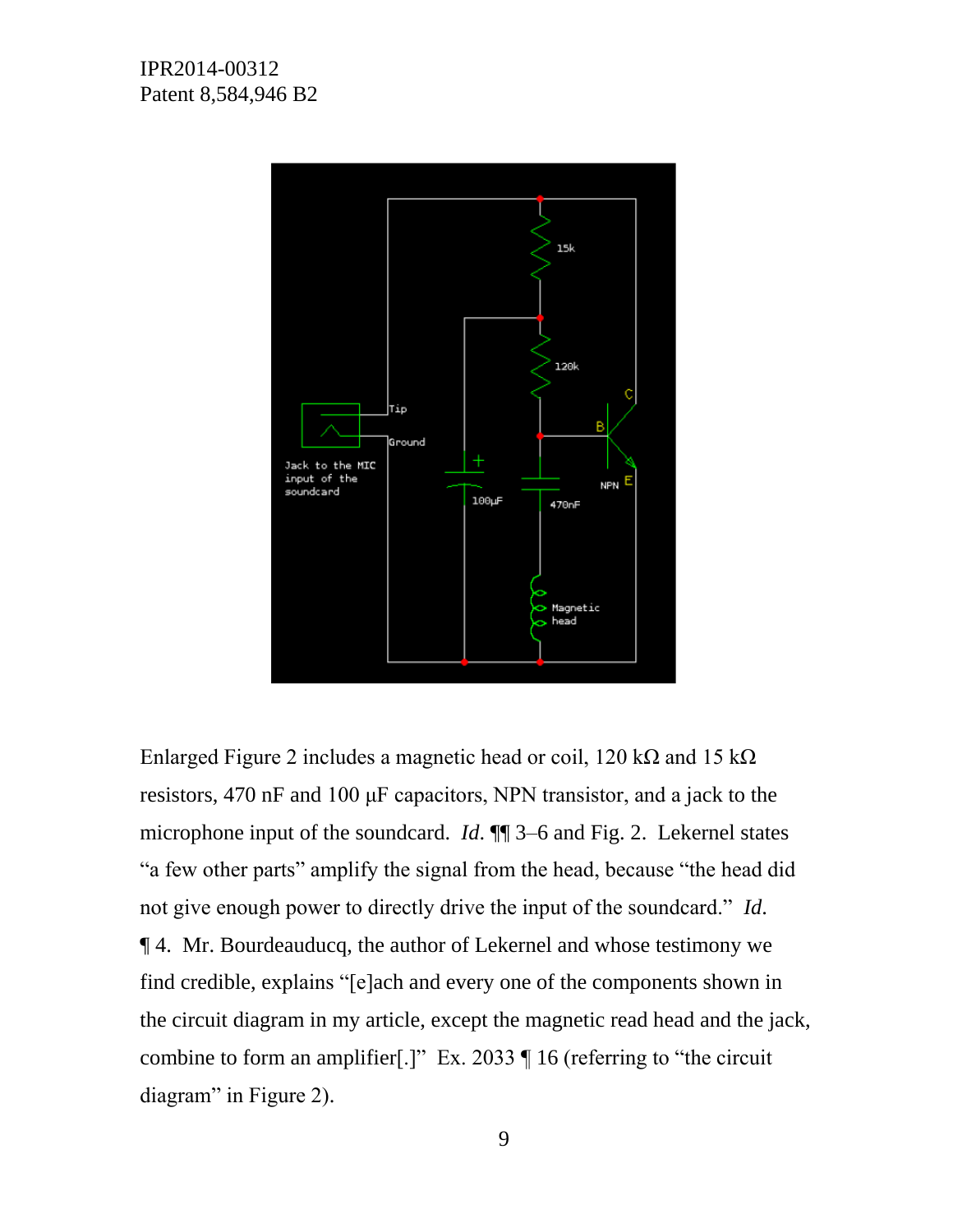Lekernel discusses using ""phantom power" from the soundcard" and explains that "the microphone input provides a direct voltage of about 2.5 V with an internal resistance of 1k." Ex. 1009 ¶ 6. Lekernel also states the 15k $\Omega$  resistor and the 100  $\mu$ F capacitor "filter out the alternative component" of the signal, to provide a stable polarization voltage to the transistor." *Id*. Lekernel even further states "[t]he transistor is polarized through the 120k resistor – you may want to fit this value to your particular transistor in order to get a reasonable voltage drop on the microphone input (about -1V) when the circuit is connected." *Id*.

#### *2. Padilla (Ex. 1010)*

Padilla, titled "Turning Your Mobile Into a Magnetic Stripe Reader," describes a mobile phone as a magnetic stripe card reader by using the phone's external microphone input, such as a hands free kit input. Ex. 1010 §§ "Requisites" and "Improvements." Padilla teaches that successful results were achieved using a Siemens MC60 mobile phone, but that "there are a lot of chances that it can be repeated with other mobiles of similar features." Ex. 1010 § "Foreword."

#### *3. Analysis*

 $\overline{a}$ 

Petitioner states that Lekernel teaches a read head (i.e., magnetic head or coil) configured to produce an analog signal indicative of data stored on a magnetic stripe of a card in response to the magnetic stripe being passed by the read head as recited in claim 1. Pet.  $16-17$ , 22 (citing Ex. 1009 ¶ 3; Fig.  $2<sup>2</sup>$ ); Dec. on Inst. 11–12. Additionally, Petitioner asserts that Lekernel teaches an output plug (e.g., the jack to microphone shown in Fig. 2 and the

<sup>2</sup> As stated in the Institution of *Inter Partes* Review, we presume Petitioner intended to refer to Figure 2. Dec. on Inst. 11 n.10.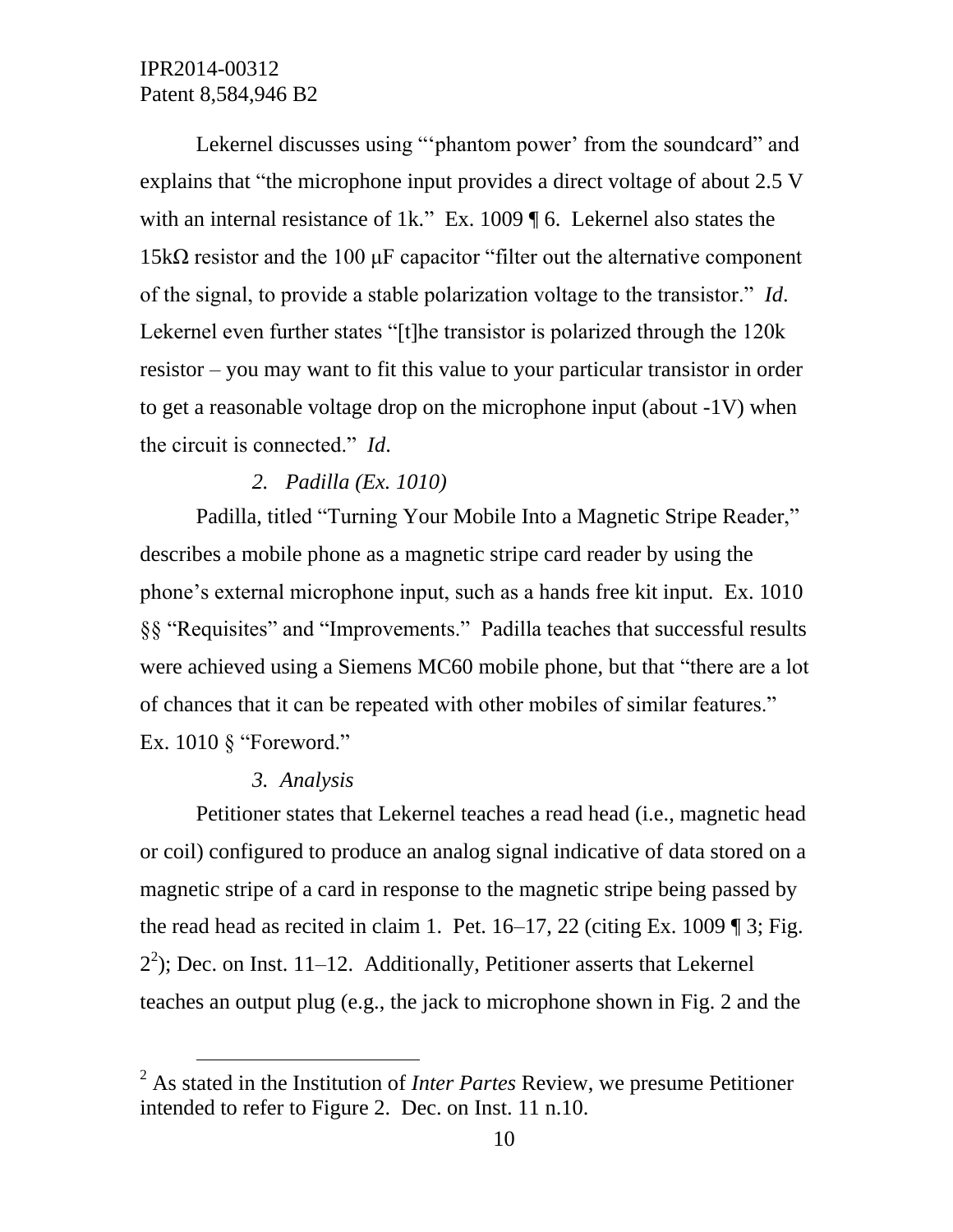l

standard output plug shown in Fig. 3) adapted to be inserted into a jack associated with a microphone input as well as providing an analog signal indicative of the data stored on the magnetic stripe to the microphone input as recited in claim. Pet. 20–24 (citing Ex. 1009, Figs. 2–3); Dec. on Inst. 14–15.

Other than a general assertion that all the limitations of the challenged claims must be shown, Patent Owner focuses on the limitation related to providing an attenuated signal to the cell phone found in independent claims 1 and 7.<sup>3</sup> PO Resp. 24–30. Accordingly, the above findings concerning specific limitations in claims 1 and 7 remain undisputed in the record. Based on the evidence supporting these undisputed findings, we are persuaded that Lekernel teaches the recited "read head" and "an output plug adapted to be inserted into a jack associated with a microphone input" in claims 1 and 7 by a preponderance of the evidence.

Concerning the disputed limitation, "the output plug . . . configured to provide the attenuated signal . . . to the cell phone" in claim 1 and similarly recited in claim 7 (Ex. 1001, 6:66–7:3, 24–27), Patent Owner asserts that Lekernel fails to teach this feature and Padilla does not cure this alleged deficiency. PO Resp. 26–30. Patent Owner relies on declarations from Dr. Morley, Mr. Wood, and Mr. Bourdeauducq (hereafter the Morley, Wood, and Bourdeauducq declarations, respectively) to support this position. *Id*. (citing Exs. 2031–33). Petitioner relies on the declaration of Dr. McLaughlin (hereafter the McLaughlin declaration) to support its position

<sup>&</sup>lt;sup>3</sup> Patent Owner recognizes and states that the quoted recitation "provide the attenuated read head signal to the cell phone" discussed in the response is "short-hand" and that "there are slight differences in wording" in the claims. PO Resp. 2 n. 1.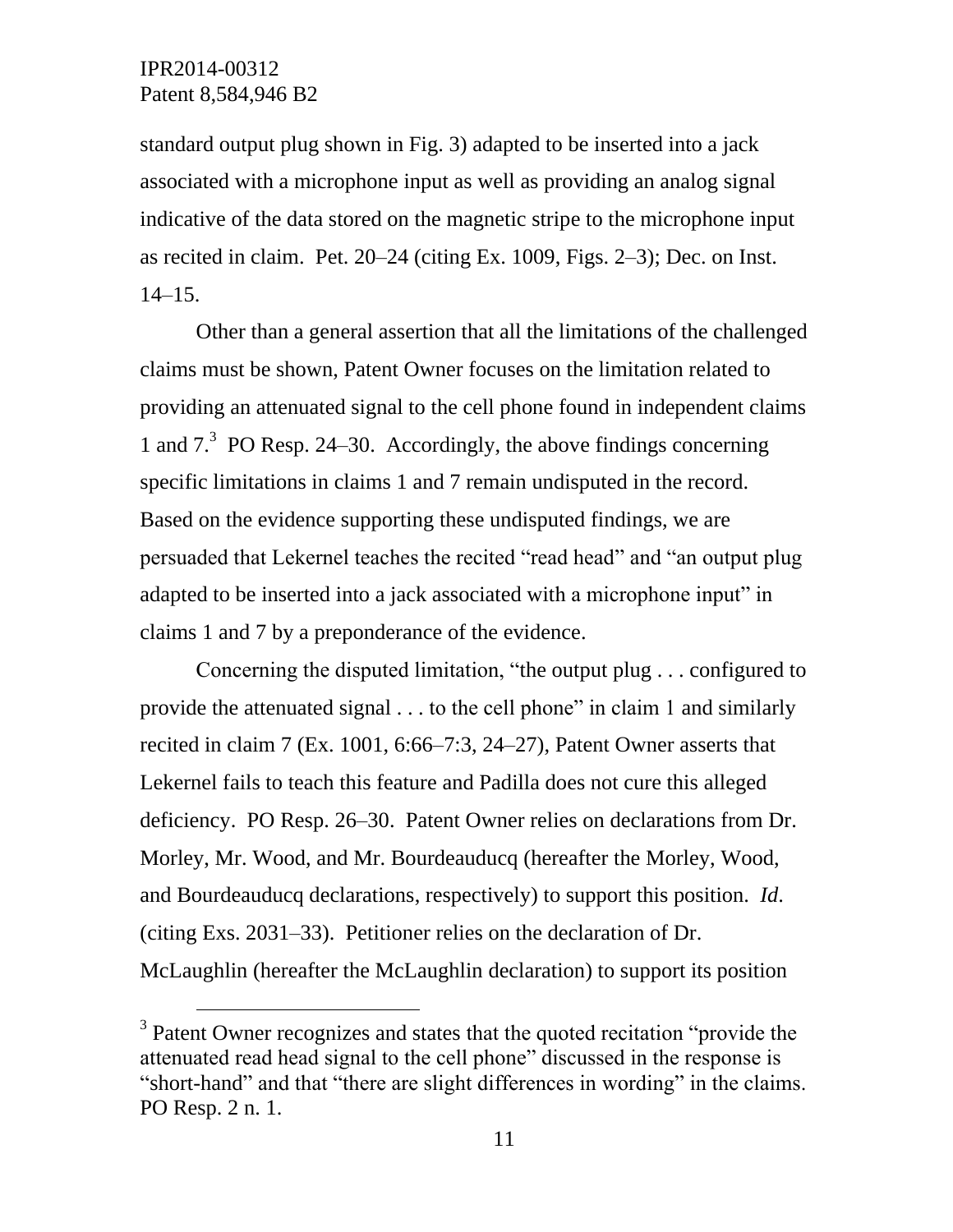that Lekernel and Padilla render certain claims obvious and to teach known principles in the art. Pet. 10, 16–27 (citing Ex. 1015).

Before we address the cited references and what is commonly known in the art, we turn to a preliminary issue. Patent Owner argues Petitioner did not define correctly one of ordinary skill in the art and provides no qualifications for such a person. PO Resp. 11, 13–15. Patent Owner contends that the qualifications of an ordinarily skilled artisan would have been a person having a Bachelor's degree in electrical engineering, at least two years of experience in designing magstripe card readers, an understanding of the basic principles regarding magstripe cards and processing credit and debit card transactions using a magstripe, and some basic knowledge of how to input data into a cell phone. PO Resp. 14–15 (citing Ex. 2031  $\P$  21). Patent Owner further argues that Dr. McLaughlin is "unqualified to offer any opinions regarding the '946 Patent or the prior art references, such that the Board should give little or no weight to his testimony." PO Resp. 11, 15–23. We are not persuaded.

We agree that the McLaughlin declaration does not outline specific qualifications of one skilled in the art. Ex. 1015 ¶ 9. However, Dr. McLaughlin states, and we agree, that "the level of ordinary skill in the art is evidenced by the prior art references." *Id*. and Pet. Reply 3 (citing *In re GPAC Inc*., 57 F.3d 1573, 1579 (Fed. Cir. 1995)). We also agree with Petitioner that Patent Owner has unduly narrowed the qualifications of one of ordinary skill. *See* Pet. Reply 1. In particular, and in contrast with the above assertions, Patent Owner describes Mr. Bourdeauducq as an expert in the relevant field. PO Resp. 1 (stating "Sebastien Bourdeauducq (*See* Exhibit 2033), (and an actual expert in the Relevant Field)"). Yet, Mr.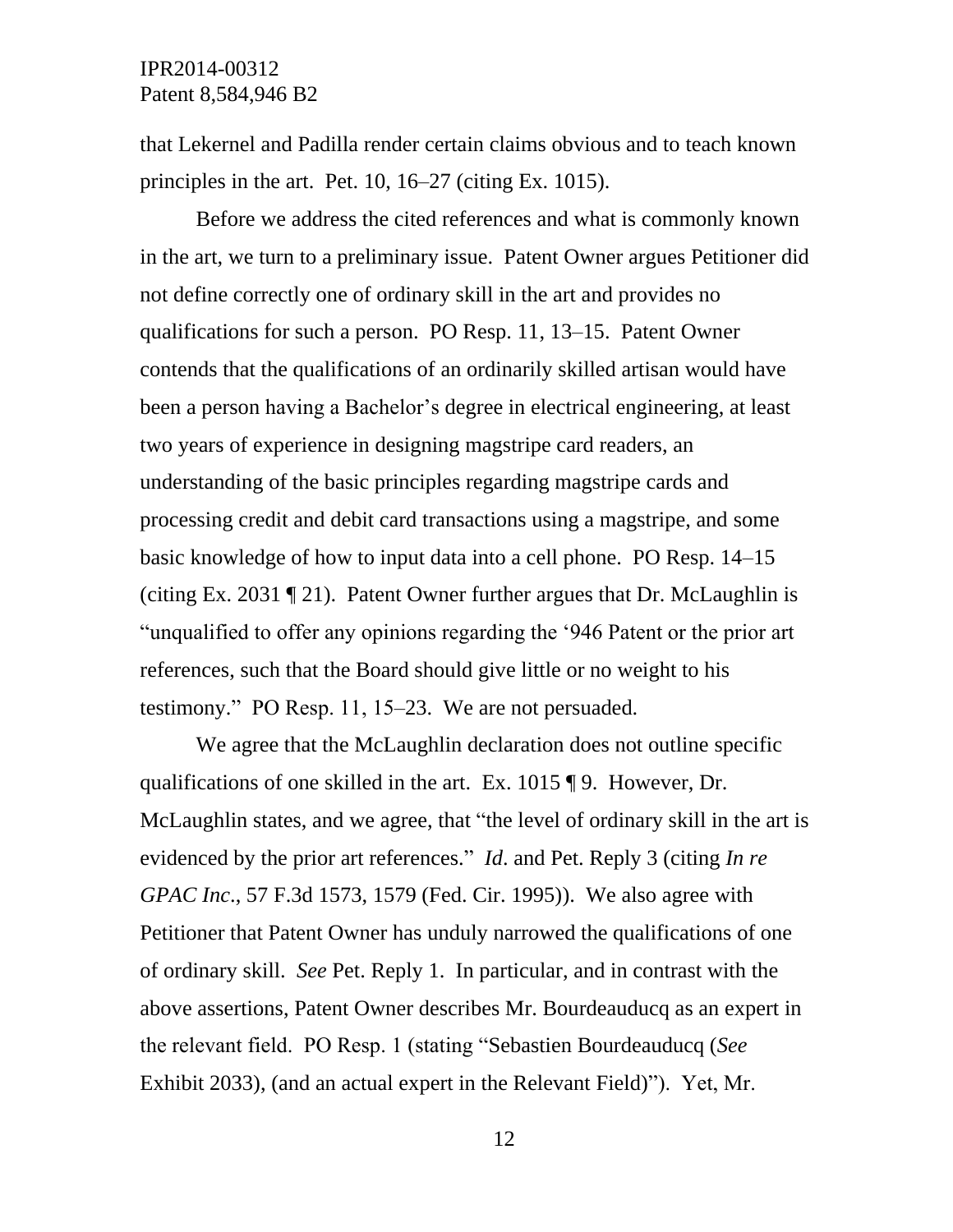$\overline{a}$ 

Bourdeauducq lacks several of the purported qualifications of an ordinarily skilled artisan that Patent Owner asserts. Pet. Reply 2. For example, Mr. Bourdeauducq was about eighteen years old when he wrote the Lekernel article, had no engineering degree, had about one week of experience with magnetic stripe card readers, and had a general consumer understanding of credit card processing. *Id*. (citing Ex. 1064, 12:14–15:20).

Based on the record, we determine that the level of skill in the art is more aligned with a high school or first-year engineering student taking a class covering the topic of basic circuit analysis and having a general, consumer knowledge of magnetic card readers. 4 Mr. Bourdeauducq, Dr. McLaughlin, Dr. Morley, and Mr. Wood all have these qualifications. Ex. 2033 ¶ 3 (referring to Exhibit A) and Ex. 1064, 15:16–20; Ex. 1015 ¶ 2 and Ex. 2035, 88:15–18; Ex. 2031 ¶¶ 6, 9; Ex. 2032 ¶¶ 7–8. As such, contrary to Patent Owner's assertions, we disagree that the McLaughlin declaration should be given no weight. PO Resp. 11. Also, regardless of whether Dr. McLaughlin has immediate knowledge of certain details about magnetic card readers (e.g., card reader manufacturers, frequency characteristics of a read head signal when a card is swiped), we disagree that he is not qualified as an ordinarily skilled artisan. *See* PO Resp. 16, 19 (quoting portions from Ex. 2035); *see* Pet. Reply 1–2.

 $4$  Petitioner further argues that Dr. Morley states that Lekernel circuit is "within the skill of 'high school physics student (Ex. 2031 ¶ 77) and 'first year engineering students.' *Id*., at ¶ 94." Pet. Reply 2. Upon review, Dr. Morley admits certain facts are known to high school physics students (e.g., capacitors are open circuits for the purpose of DC analysis) and freshmen electrical engineering students (e.g., capacitors pass high frequency signals, such as high frequency noise). Ex. 2031 ¶ 77, 94. Notably, we refer to the public version of the Morley declaration in this decision.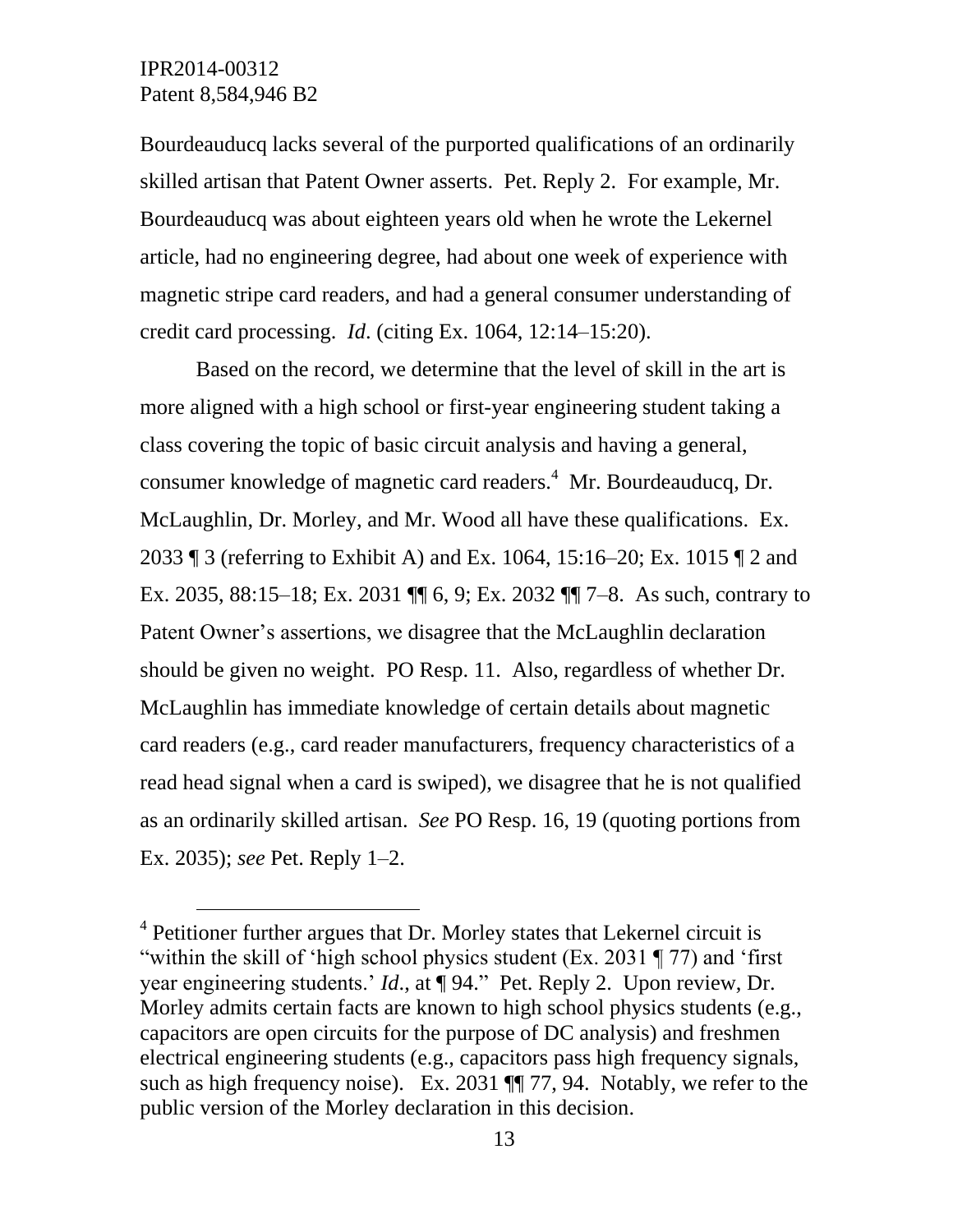$\overline{a}$ 

We lastly note that the field of endeavor can differ from the problem that the inventor of the '946 patent was concerned with solving. *See* PO Resp. 8; *see also In re Kahn*, 441 F.3d 977, 986–87 (Fed. Cir. 2006). As such, we see no error in defining the field of endeavor more broadly than the problem that is being addressed in the '946 patent and to include "basic . . . signal processing and conditioning" of devices, such as a card reader, as discussed by Dr. McLaughlin. Ex. 1015 ¶ 7.

Given our understanding of the background of an ordinarily skilled artisan, we further determine that one skilled in the art, including Dr. McLaughlin and Mr. Bourdeauducq, would have had a common understanding of various circuit design and analysis principles taught in a high school physics or a first-year electrical engineering class. These concepts include knowledge of: (1) Ohm's  $Law^5$ ; (2) using resistors to vary voltage, such as by using a resistive voltage divider to drop voltage; and (3) signal conditioning, including the concept of impedance matching. *See* Pet. 10, 14, 17–18; Pet. Reply 1, 4; Ex. 1009 ¶ 6; Ex. 1015 ¶¶ 9, 15, 28, 30.On the record, Patent Owner does not dispute that these concepts would have been known to an ordinarily skilled artisan. Rather, Patent Owner focuses on "the relevant field," the Lekernel's amplifier circuit, and that Dr. McLaughlin is not a qualified to offer any opinion on the prior art. *See* PO Resp. 5, 7–8, 15–30. As a consequence, the record supports that the above principles would have been known to and recognized by those of ordinary skill in the art.

To elaborate, the principle of using resistors to drop voltage is

<sup>&</sup>lt;sup>5</sup> Ohm's law states: V=iR, where V = voltage, i=current and R=resistance. Ex. 1015 ¶ 15.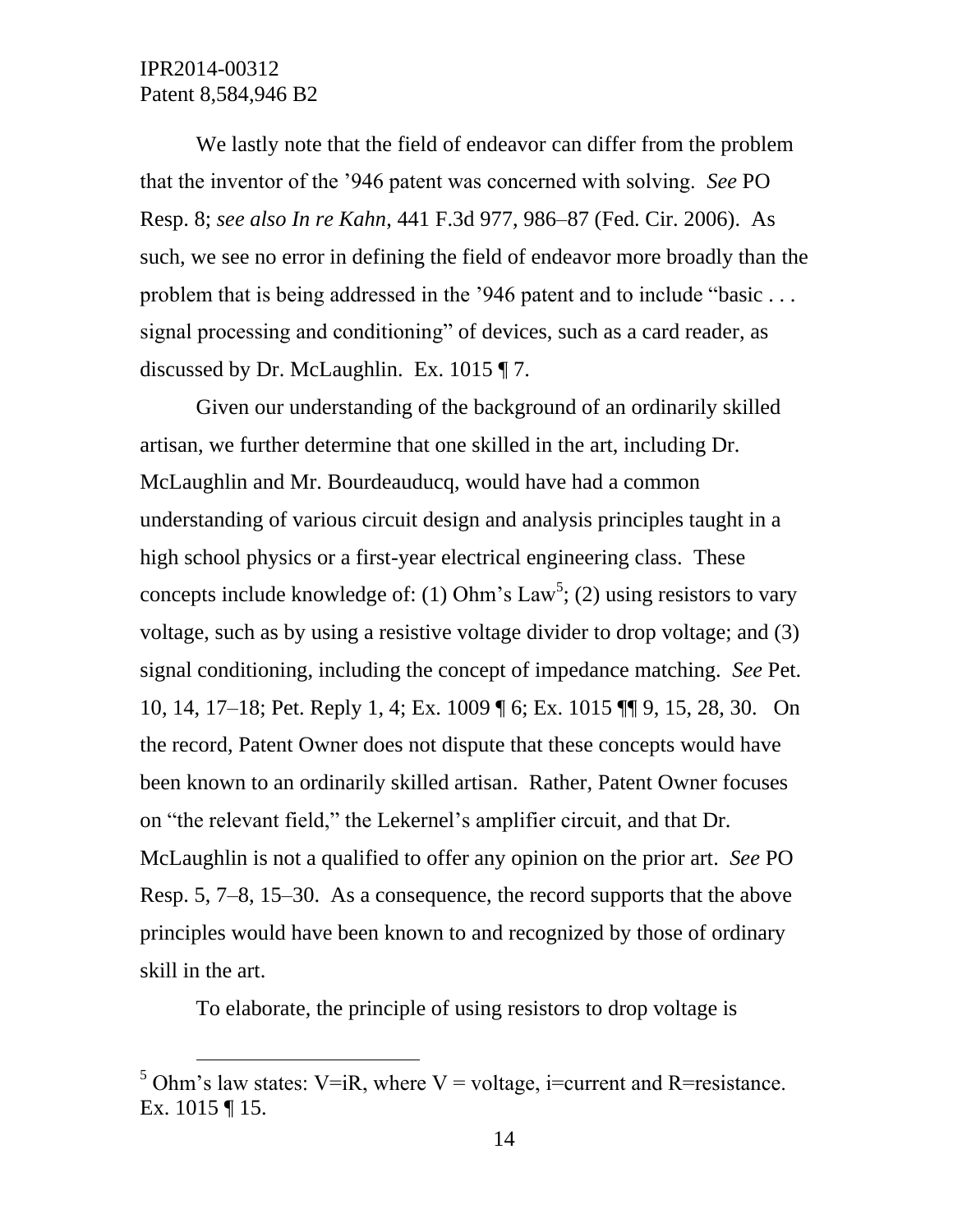acknowledged by Petitioner and Patent Owner alike. *See* Ex. 1009 ¶ 6 (stating the 120 k $\Omega$  resistor is selected "in order to get a reasonable voltage drop on the microphone input (about -1V)"); *see also* Pet. 14 (discussing applying Ohm's law) (citing Ex. 1015 ¶ 15); *see* Tr. 41 (Patent Owner stating "*Is it affecting a voltage and bringing it down? Yes*, *by selection of resistors you are bringing down a bias* or setting it higher or lower") (emphasis added). Accordingly, although the resistance components in Lekernel's Figure 2 are part of an amplifier (*see* Ex. 2033 ¶ 16), Lekernel specifically discloses that an internal component of the amplifier (e.g., the 120kΩ resistor) assists in dropping voltage. Ex. 1009 ¶ 6; *see also* Ex. 1015 ¶ 27 (acknowledging that Lekernel's Figure 2 employs both attenuation and amplification concepts). As another example, the principle that dropping voltage attenuates at least the voltage signal is also demonstrated to be known. *See* Pet. 18 and Ex. 1015 ¶ 26 (cited at Dec. on Inst. 12 and indicating that the  $120k\Omega$  resistor provides attenuation at the base terminal of the transistor); *see also* Pet. Reply 4 (quoting Mr. Bourdeauducq acknowledging a resistor divider attenuates a signal).

Patent Owner also states the "'voltage drop' referred to in Lekernel concerns the 2.5-volt microphone input voltage reduction to bias the transistor of the Lekernel circuit. (*Id*., ¶ 215 *et seq*.)." PO Resp. 28 (citing Ex. 2031). We do not disagree that Lekernel teaches reducing the voltage from the microphone to the transistor to bias the transistor. Ex. 1009 ¶ 6. However, we find that Lekernel specifically states and Patent Owner admits that the 120kΩ resistor is used to achieve a "reasonable voltage drop on the microphone input." Ex. 1009 ¶ 6; PO Resp. 28 (stating that there is a "microphone input voltage reduction" and citing Ex. 2031 ¶ 215 (quoting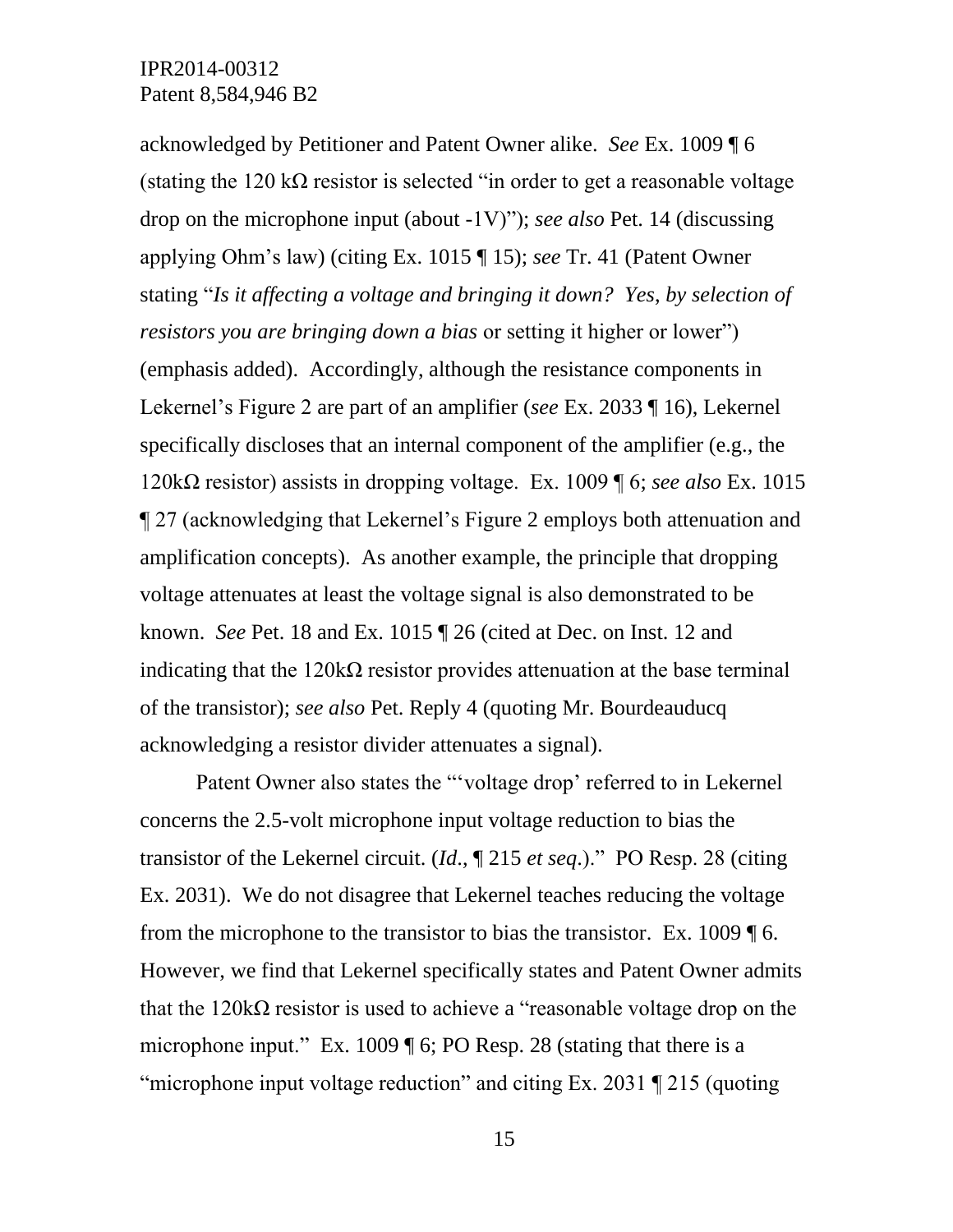$\overline{a}$ 

Ex. 1009 (6)). As such, resistance components are known to ordinary artisans to be used to obtain a desired voltage drop. Thus, even though the overall circuit in Lekernel's Figure 2 amplifies the read head signal, Lekernel teaches a known principle of dropping a voltage within a circuit using resistors to achieve signal attenuation.

As for the  $15k\Omega$  resistor in Lekernel's Figure 2, Petitioner argues this resistor forms a voltage divider with the  $120k\Omega$  resistor to "manage<sup>[]</sup> voltage drops between the microphone jack and the transistor circuit[.]" Pet. 16–17 (citing Ex. 1015  $\P$  $[24-25^6)$ . Patent Owner, on the other hand, contends this resistor prevents the AC signal provided to the microphone input "from disturbing the stable DC operating point of the transistor." Ex. 2033 ¶ 12 (stating the resistor is used to prevent the amplified AC signal from disturbing the stable DC operating point of the transistor). Lekernel describes this resistor as "provid[ing] a stable polarization voltage to the transistor." Ex. 1009 ¶ 6. Whether providing a stable voltage to a transistor also means assisting in attenuating any of the output of the transistor that may return to the transistor is not clear from the record. Regardless, as

<sup>6</sup> Patent Owner asserts Dr. McLaughlin confuses Lekernel's DC drop of the microphone bias voltage with attenuation of the analog read head signal. PO Resp. 28 (citing Ex. 1015 ¶ 25 and Ex. 2031

<sup>¶ 92).</sup> A careful reading of paragraph 25 of the McLaughlin declaration states that the Lekernel circuit "forms a voltage divider with the microphone jack which produces 'a reasonable voltage drop on the microphone input (about  $-1V$ ) when the circuit is connect." Ex. 1015  $\P$  25. The statement related to the reasonable voltage drop is a direct quote from Lekernel. Dr. McLaughlin also "describes that, in order to obtain this desired voltage drop, one would choose or set the value of 120 kΩ resistor accordingly." *Id*. This statement also is supported directly by Lekernel. Ex. 1009  $\llbracket 6$ .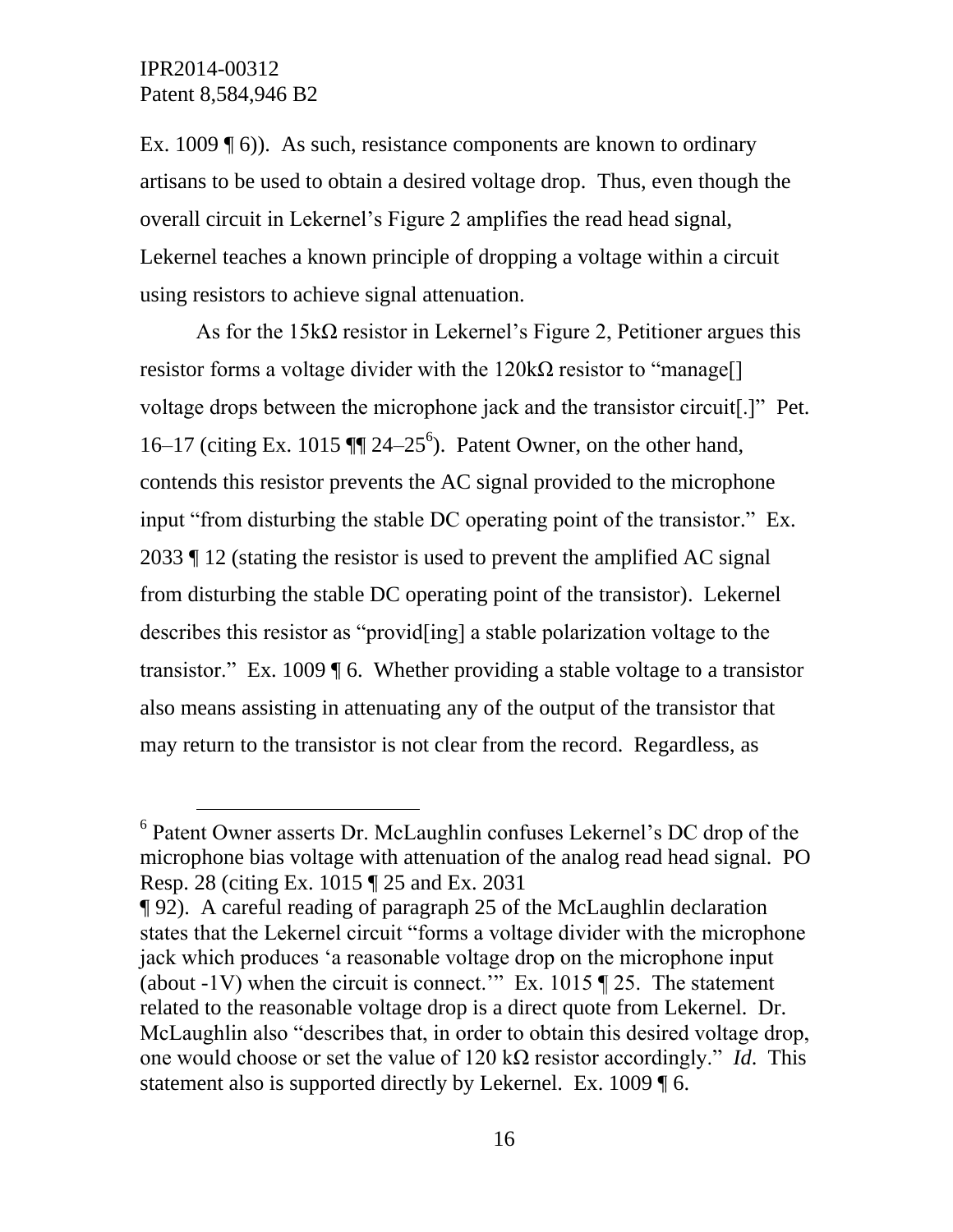discussed above, the concept of using resistors (e.g., a resistive voltage divider) to drop a voltage and attenuate a signal, when needed, would have been known to one skilled in the art and has not been sufficiently rebutted by Patent Owner.

Returning to the disputed phrase, "the output plug . . . configured to provide the attenuated signal . . . to the cell phone" in claim 1, Patent Owner argues that Mr. Bourdeauducq testifies the circuit described in his article does not attenuate but, rather, amplifies the signal from the magnetic read head sent to the sound card's microphone input. *See* PO Resp. 27–28 (citing Ex. 2033 ¶¶ 13–14). We accept that the circuit shown in Figure 2 of Lekernel is used to amplify the analog signal produced by the magnetic read head. Ex. 2033  $\P$  10–11. We additionally accept that the discussed voltage drop in Lekernel addresses a voltage drop used to bias the transistor in Figure 2. Ex. 2033 ¶ 13; Ex. 2031 ¶ 215. Even so, Lekernel teaches a wellknown principle in the electrical arts of using resistors to condition and drop voltages, which in turn, attenuates signals.

Additionally, we did not institute *inter partes* review solely on this known teaching found in Lekernel. The Decision to Institute further relies on Padilla to teach or suggest the recitations in claim 1, including the phrase "adapted to be inserted into a jack associated with a microphone input associated with a cell phone." Dec. on Inst. 14–15. Specifically, Lekernel discusses its output plug is adapted to be inserted into a soundcard's microphone input, but does not discuss inserting into a microphone input of a cell phone. Dec. on Inst. 14 (citing Pet. 20–21, 23–24). Thus, to the extent the "adapted to" recitation in claim 1 is considered a structural limitation, we turned to Padilla to teach this feature. Dec. on Inst. 14–15 (citing Ex. 1010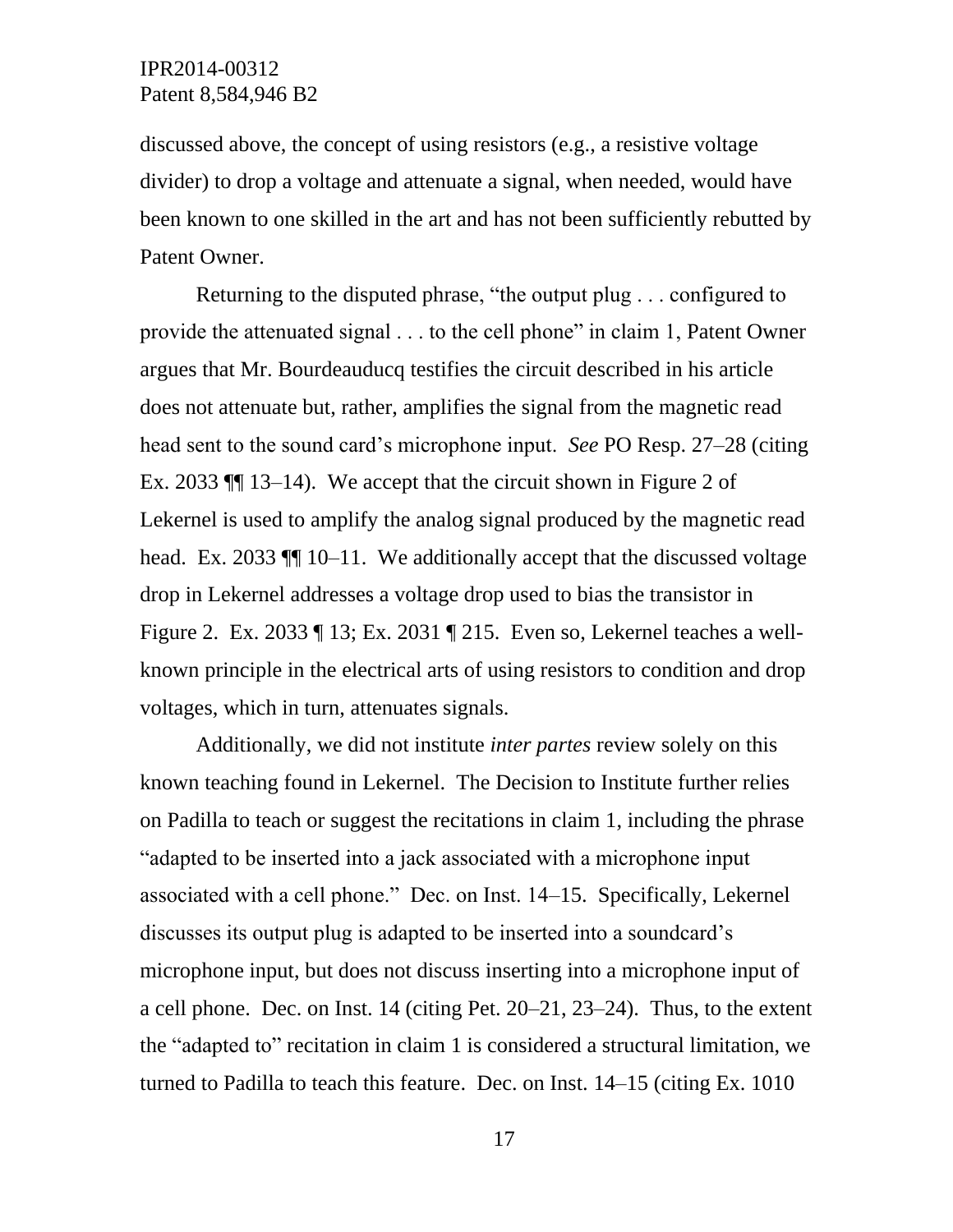§§ "Requisites," "Hardware," and "Improvements" and Ex. 1015 ¶¶ 39–42). Patent Owner does not dispute these findings related to Padilla or reasons to combine the references. *See generally* PO Resp.

The record also reflects that conditioning signals within a circuit to achieve a desired result was known and, given the combined Lekernel/Padilla system, one skilled in the art would have conditioned signals sent from the card reader to the microphone input based on the cell phone's characteristics. *See* Dec. on Inst. 12, 14–15 (citing Pet. 17–18 (discussing proving an analog signal in an acceptable processing range) and citing Ex. 1015 ¶ 29). In the Decision to Institute, we discussed cell phone characteristics, such as Padilla's, and how these characteristics relate to whether signal attenuation is needed for the phone's input. *See* Dec. on Inst. 14 (citing Ex. 1015 ¶ 29). For example, Padilla suggests using phones other than "the Siemens MC60" to turn a mobile phone into a magnetic stripe reader. Ex. 1010 § "Foreword." Accordingly, based on the cell phone selected and its characteristics, we determine that one skilled in the art would have recognized that conditioning signals inputted and received by a cell phone's microphone input may be necessary. Dec. on Inst. 12 (citing Pet. 17), 14. Specifically, we concluded that "an ordinarily skilled artisan would have recognized that the characteristics of the cell phone's microphone input impact whether attenuation between the read head and the cell phone's microphone input is needed." Dec. on Inst. 14; *see also* Pet. 21–22, 24–25.

The record includes two particular examples where one skilled in the art would have added resistance to Lekernel's circuit and attenuated the signal received by the phone of the combined Lekernel/Padilla system. *See*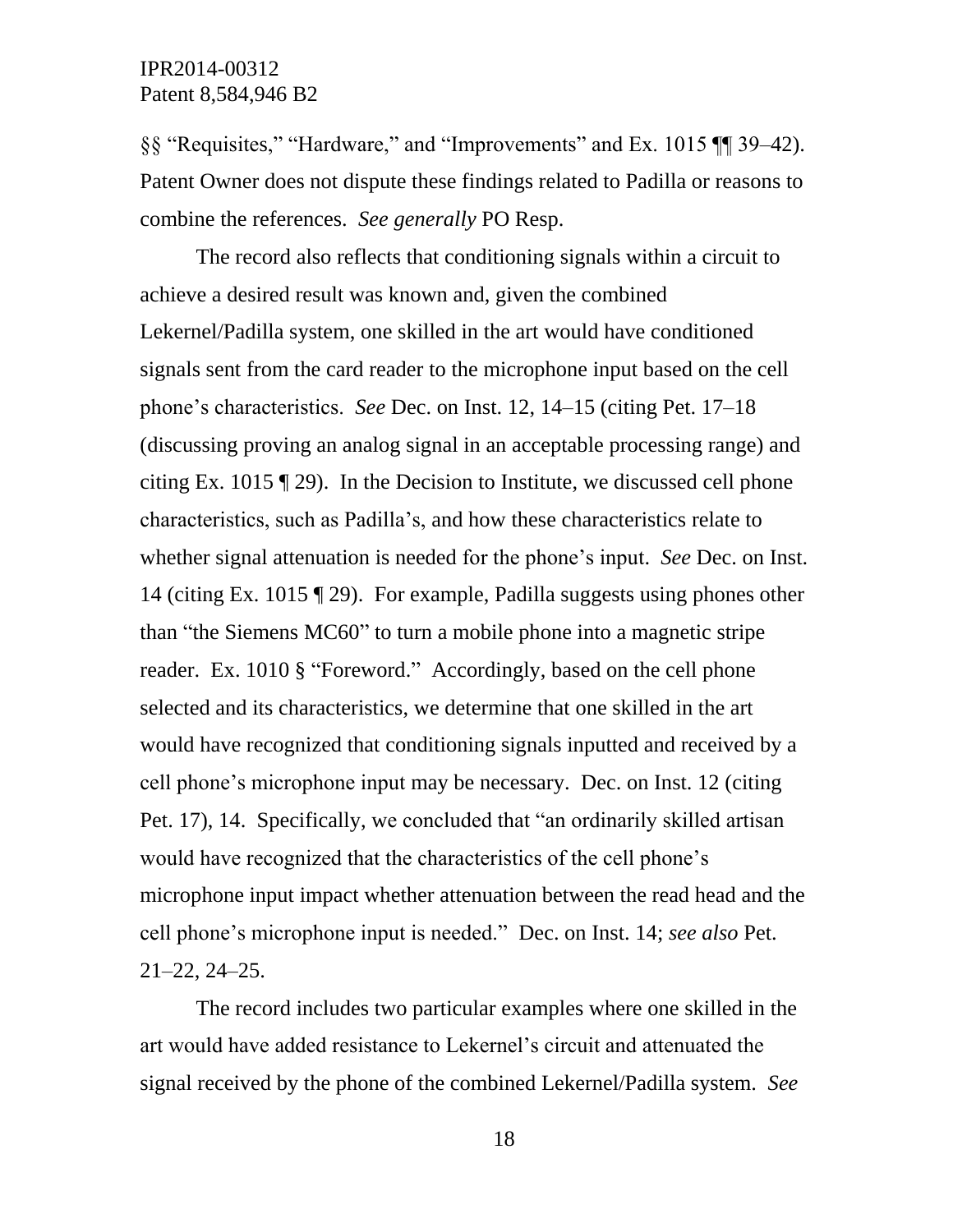l

Dec. on Inst. 14 (citing to Ex. 1015 ¶ 29). First, Dr. McLaughlin describes a known technique of providing the microphone input an acceptable level for the cell phone using a voltage divider by placing a resistor at the output of coil 24 or the read head. Ex. 1015 ¶ 16. To be clear, in this scenario, the resistor would be added outside Figure 2's amplifier in Lekernel to achieve a voltage drop and to "to ensure the signal falls within a range of signals detectable and usable by a cell phone," preventing damage to a recipient device. *See* Ex. 1015 ¶¶ 9, 14. Dr. McLaughlin further discusses impedance matching the card reader circuit with the cell phone's microphone input when the cell phone has internal amplification. Dec. on Inst. 14 (citing Ex. 1015 ¶ 29); Ex. 1015 ¶¶ 28–29. Given the background knowledge of an ordinary artisan, one skilled in the art would have understood to add resistance to the combined Lekernel/Padilla system (e.g., after the amplifier in Lekernel's Figure 2) for attenuating the signal sent to the microphone input in order to achieve an acceptable level for the cell phone and/or to impedance match the read head device with the cell phone.

To the extent that more than one resistor is required to attenuate a signal,<sup>7</sup> Patent Owner acknowledges that that the cell phone includes a pullup resistor. *See* Tr. 61–62. But, Patent Owner contends that the internal resistor is "extremely low" and that "no such voltage divider is created." PO Resp. 22. However, even though the resistance may be low, Patent Owner admits that this internal resistance along with a single resistor outside the

 $<sup>7</sup>$  At one point, the record indicates a single resistor attenuates an analog</sup> signal (e.g., claim 14; Ex. 2031 ¶ 174 (stating the one resistor in Square's reader is configured to attenuate the analog signal)), and at another point, the record indicates more than one resistor is required to attenuate the analog signal (Tr. 61–62).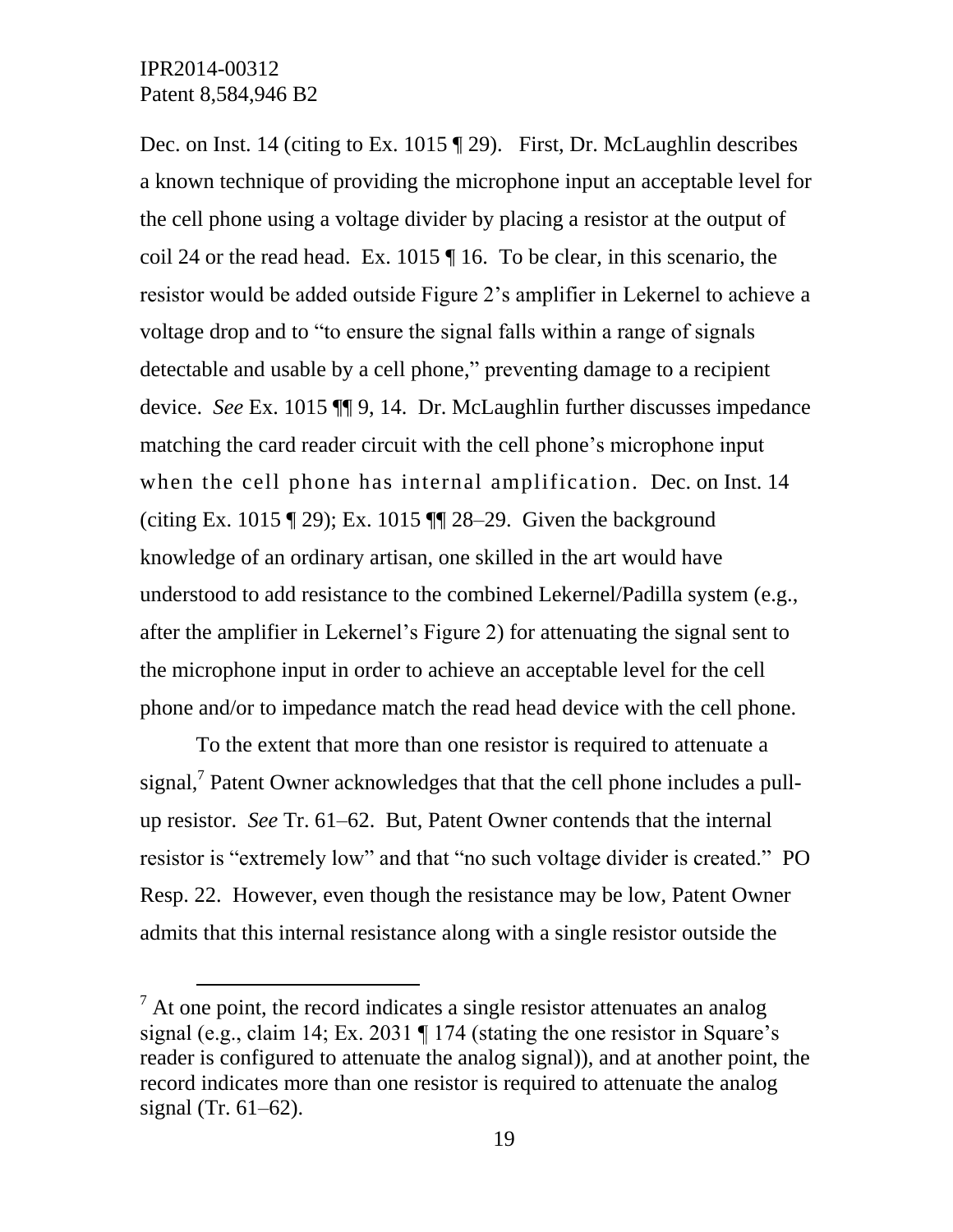phone provides what is needed to create an attenuated signal. *See* Tr. 61–62 (indicating that pull-up resistors in the device work with a single resistor to attenuate a signal).

Patent Owner does not address squarely our findings and conclusions addressed at page 14 of the Decision to Institute. Rather, Patent Owner discusses on our analysis on page 13. PO Resp. 30–34. As a consequence, Patent Owner has not disputed the principles stated to be known by an ordinarily skilled artisan that some cell phones have characteristics that may require signal conditioning, including attenuation of the signal between the read head and cell phone's microphone input.

In proposing the obviousness ground, Petitioner also suggests eliminating the transistor in Lekernel, leaving only a voltage divider. Pet. 20; Pet. Reply 3–4; PO Resp. 21 (citing Ex. 1015 ¶ 30). We agree that this specific modification in the Petition is problematic. Modifying Figure 2 in Lekernel, such that the circuit no longer amplifies, changes the circuit's principle of operation. PO Resp. 29. Specifically, Mr. Bourdeauducq states all the components in Figure 2, except for the magnetic read head and the jack are part of the amplifier, and thus, the purpose of the circuit in Figure 2 is to amplify the read head signal. Ex. 2033 ¶¶ 10, 16. Removing certain components (e.g., the transistor) from the amplifier in Figure 2 of Lekernel would change the circuit's principal operation to amplify. Even so, regardless of the signal being amplified in Lekernel, there are several scenarios previously discussed known to an ordinarily skilled artisan for attenuating the analog signal provided to a cell phone's microphone input.

Accordingly, to the extent the Decision to Institute proposed removing components from Figure 2 in Lekernel so only a voltage divider remains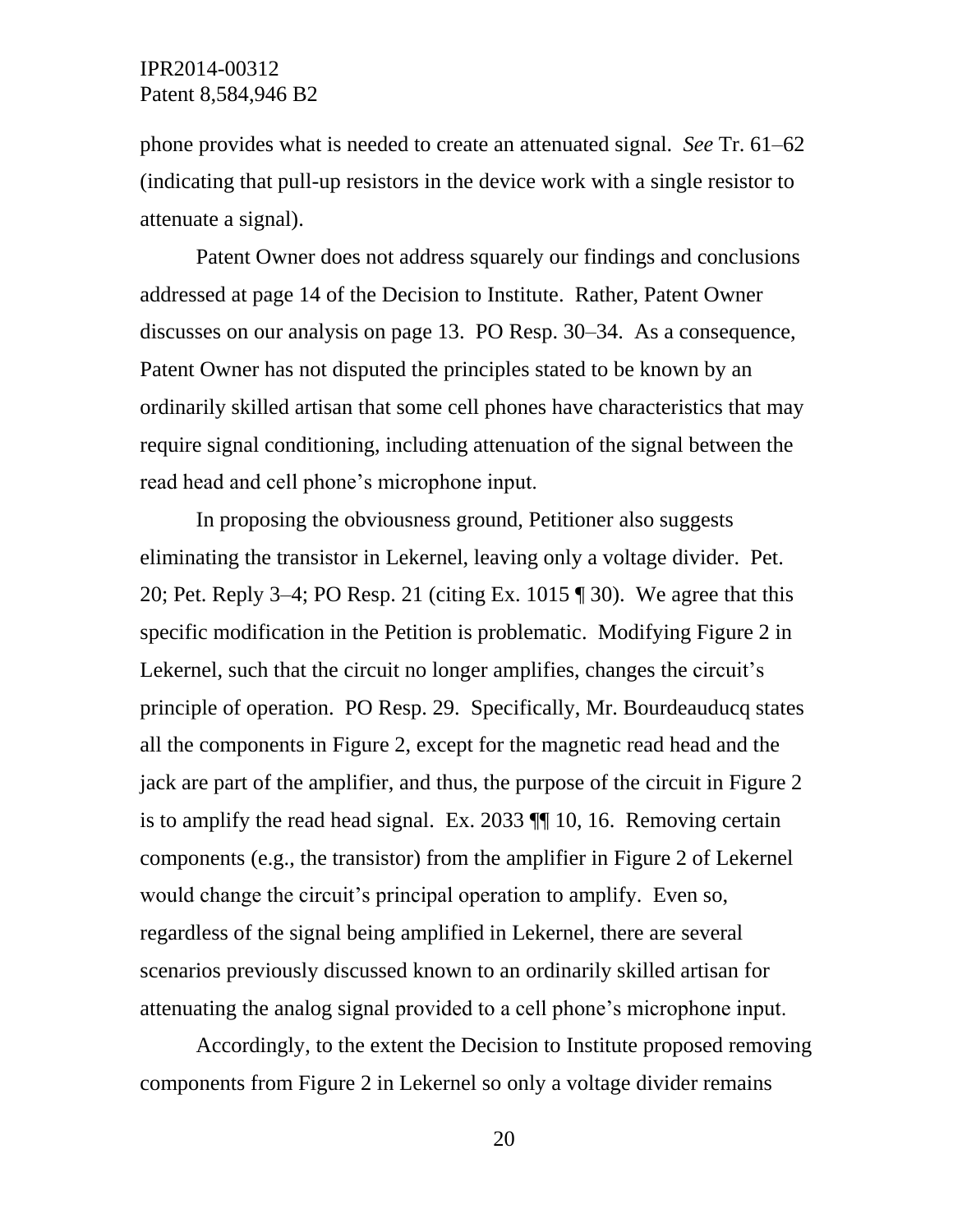(*see* Dec. on Inst. 12–13), we no longer rely on this reasoning in the final decision. But, as explained above, our analysis in the Decision to Institute did not rely exclusively on this reason to support our determination that there is a reasonable likelihood that Petitioner would prevail in showing certain claims were unpatentable over Lekernel and Padilla. On pages 13 and 14, we identified alternative changes to Lekernel's Figure 2, including adding components, such as resistors, to the circuit depending on the particular read head or the cell phone characteristics. Dec. on Inst. 13–14 (indicating components may be *added* to the Lekernel reader when attenuation of the signal is needed in certain scenarios).

Patent Owner further asserts that a magnetic read head used in Lekernel's environment would create a weak signal that needs amplification. PO Resp. 34. Patent Owner argues that a read head that would produce sufficient amplitude and would not require amplification in Lekernel would be "gargantuan." *Id*. However, this discussion does not account for another scavenged read head having different characteristics than the specific one used in Figure 2's circuit of Lekernel (*see* Dec. on Inst. 13) or the situation where the signal could be amplified by a factor less than 30 and still function. Mr. Bourdeauducq states that generally, read heads require amplification. Ex.1064, 18:17–19:2. Yet, Mr. Bourdeauducq does not dismiss the possibility that there may be some read heads that do not require an amplifier. *See id*. (indicating that "generally" read head must be amplified).

Lastly, Dr. Morley is said to be the inventor of the '946 patent, and he has an interest in the outcome of this proceeding. *See* Pet. Reply 3, 7. Thus, although we afford the Morley declaration weight, we also considered that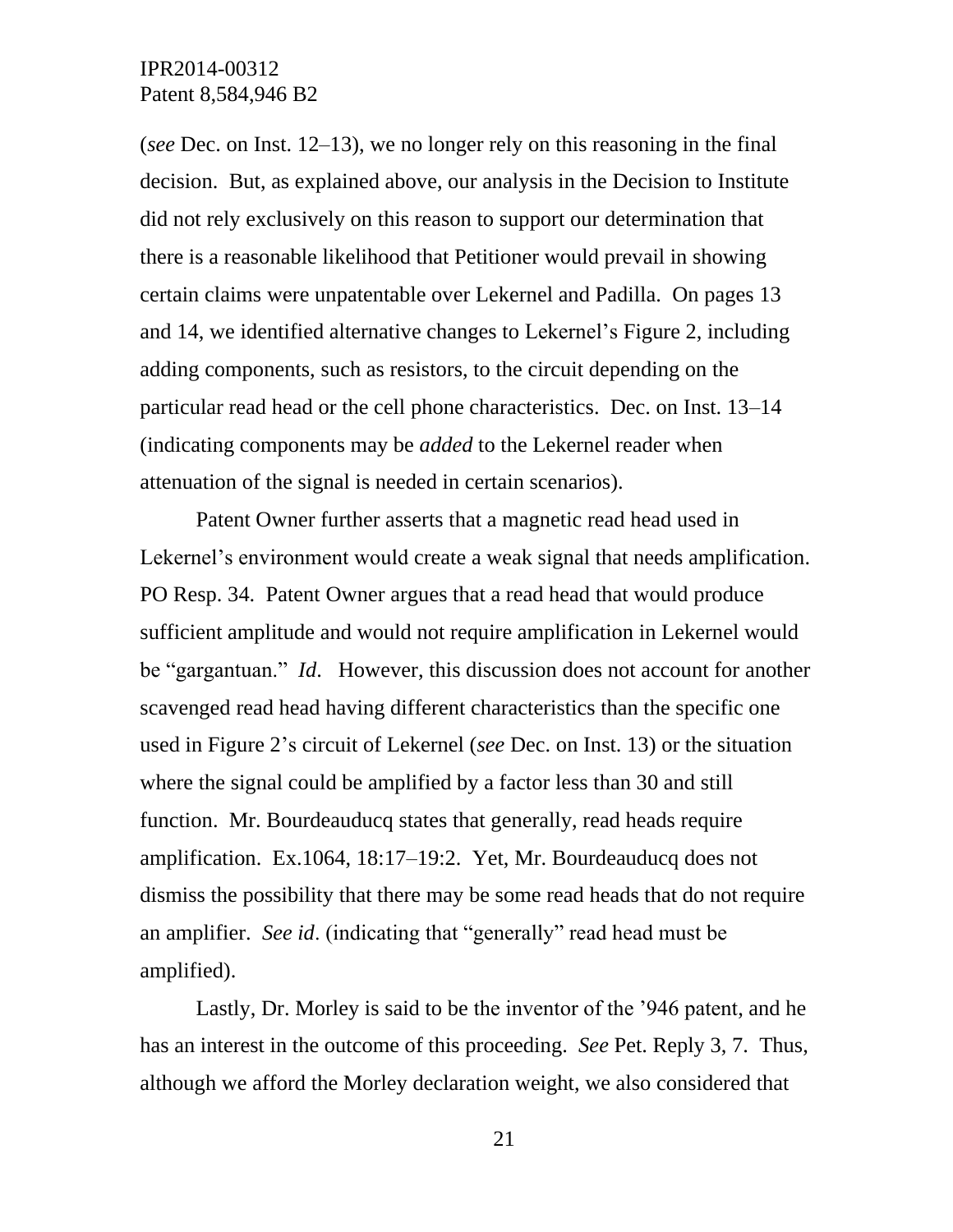some statements may be self-serving. *See id*. We further determine that much of the Wood declaration is redundant with the Morley declaration, given that he relies nearly exclusively on Dr. Morley's testimony when arriving at his conclusions. Ex. 2032 ¶ 19 (stating "I have read Dr. Morley's description of the qualifications and knowledge that a  $PHOSITA<sup>8</sup>$  would have (Ex. 2031 ¶ 21), and I agree with that description"), 26 ("I agree with Dr. Morley's statement"), and 32, 36, 39, 40 ("I agree with Dr. Morley's opinions," and 21, 30 ("I agree with Dr. Morley . . . ."); *see* Pet. Reply 7. Thus, although we considered the Wood declaration, the declaration adds little persuasive weight.

Next, we turn to the evidence of secondary considerations in determining whether claim 1 is unpatentable based on Lekernel and Padilla. In particular, Patent Owner submits evidence purporting to show: (1) that Petitioner's reader and methods embody the features of at least claims 1–5, 7–9, and 15 of the '946 patent , (2) that Petitioner, Square, copied the invention of the '946 patent, and (3) the commercial success of Petitioner's card reader device. PO Resp. 48.

Concerning the evidence of copying, Patent Owner argues that Dr. Morley testified a copy of the patent application containing "his reader and methods, along with the reader's wiring diagram (Fig. 2 of the '946 Patent)" was given by "his attorney" to Mr. McKelvey in June, 2009. PO Resp. 53 (citing Ex. 2031 ¶ 171). Patent Owner states Mr. McKelvey worked to have the reader produced in China over the summer of 2009. PO Resp. 53 (citing Ex. 2031 ¶ 172). Patent Owner further asserts Dr. Morley "provided technical information to Mr. McKelvey and to Square" to produce Square's

 $\overline{a}$ 

<sup>&</sup>lt;sup>8</sup> PHOSITA stands for "person having ordinary skill in the art."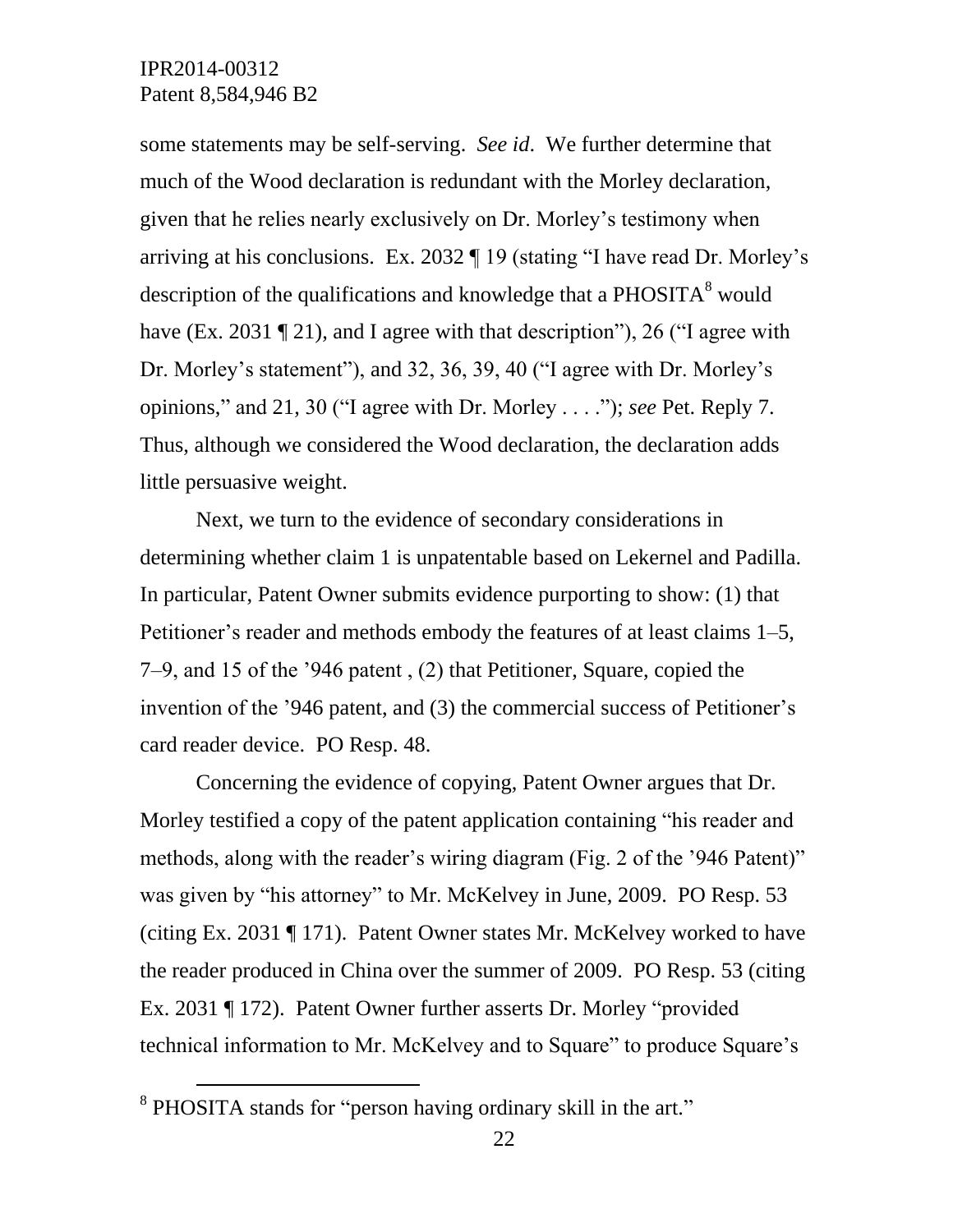reader corresponding to at least claims 1–5 and 15. *Id*. (citing Ex. 2031 ¶¶ 171–172). Notably, Patent Owner does not allege that claims 6, 10–14, 16, and 17 were copied by Petitioner. *Id*.; *see* Ex. 2031 ¶ 174. On the other hand, Petitioner asserts that Mr. McKelvey co-developed "a card reader prototype" with Dr. Morley, acting in an advisory capacity, and the "codevelopment efforts" do not amount to copying. Pet. Reply 13–14 (citing Ex. 2030, 9, 11 and Ex. 1062, 8:18–9:5, 11:9–13).

We determine there is at least an inference of copying in the record. Petitioner had access to the circuit said to be designed by Dr. Morley and the design for at least claims 1–5 of the '946 patent is similar to Square's reader, which can create a strong inference of copying. *Cable Elec. Prods. Inc. v. Genmark Inc.*, 770 F.2d 1015, 1027 (Fed. Cir. 1985) (overruled on other grounds by *Midwest Indus., Inc. v. Karavan Trailers, Inc*., 175 F.3d 1356, 1358-61 (Fed. Cir. 1999) (en banc)). For example, Exhibit 2030 is a series of emails that describes "Bob's circuit" and includes some specifications of a reader that includes a magnetic read head, an audio jack, and two resistors, which are the recited components of claim 1 of the '946 patent. *See* Exs. 2030, 2, 9; 2031, ¶¶ 170–172, 174 (cited at PO Resp. 53–54). Petitioner argues that Mr. McKelvey's email indicates "Bob's circuit was not designed for the current low-profile read heads. We need to tune the output to the signal from the production heads." Pet. Reply 13–14 (citing Ex. 2030, 9). Yet, this does not demonstrate that the circuit referred to as Bob's circuit failed to have the elements of claim 1 of the '946 patent. Also, the email indicates that "[m]ost of the real work is falling on you guys" and not on Mr. McKelvey. Ex. 2030, 10.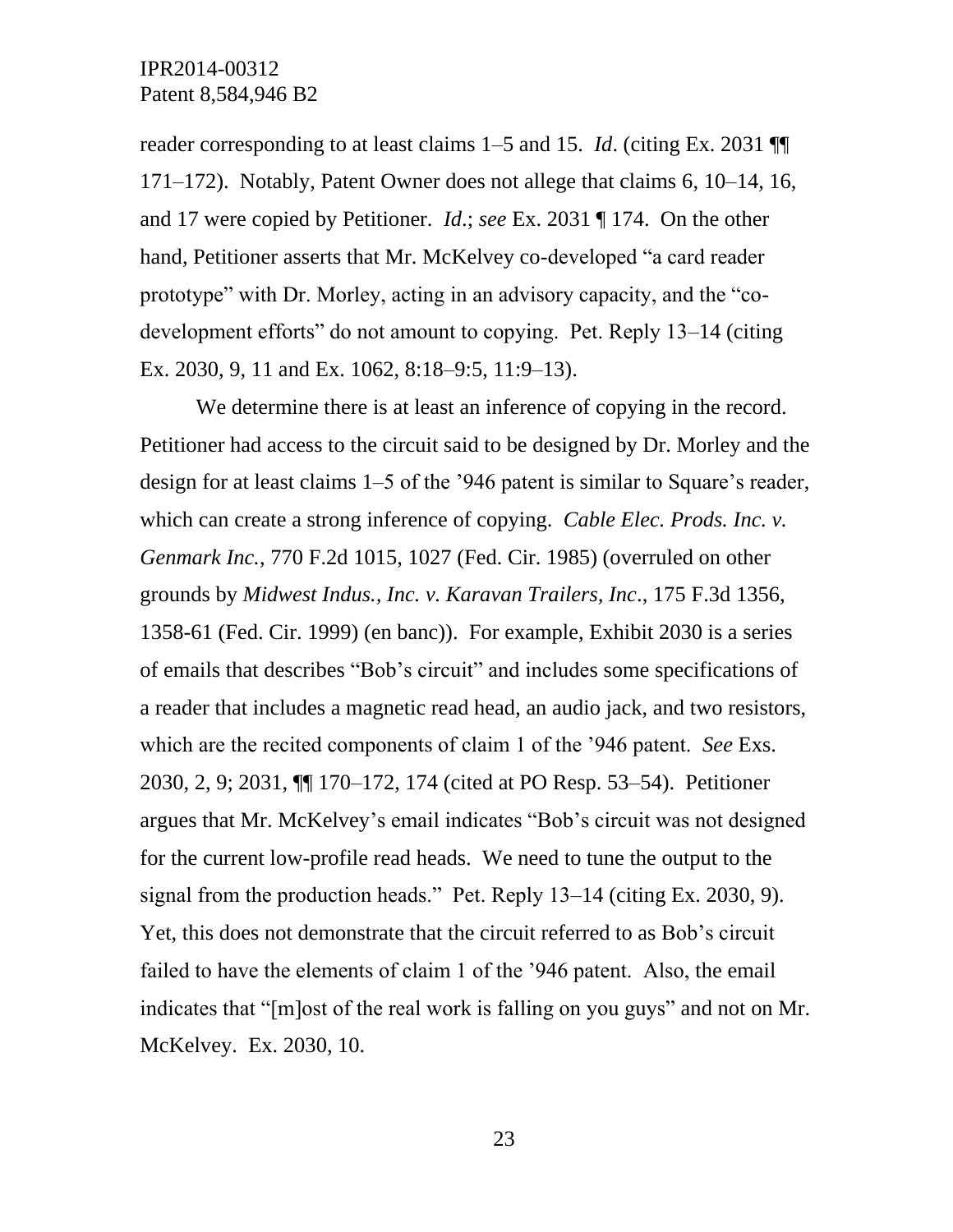However, even if sufficient evidence of copying has been established, "more than the mere fact of copying . . . is needed to make that action significant to a determination of obviousness issue." *Cable Elec.*, 770 F.2d at 1028. As stated previously in the Decision to Institute, the evidence also suggests that the claimed features could have been included within Square's reader due to some factor other than copying, such as a general lack of concern or contempt for patent property, which weighs neither for nor against the nonobviousness of a specific patent, or the attitudes existing toward patent property and accepted practices in the industry. *See id*. Nor is there evidence that Petitioner expended great effort to design a card reader, but failed, and then copied the claimed invention of the '946 patent. *See Panduit Corp. v. Dennison Manufacturing Co.*, 774 F.2d 1082, 1098-99 (Fed. Cir. 1985) (vacated other grounds by 475 U.S. 809 (1986)). We thus conclude there is insufficient evidence in the record to render any purported copying significant to the obviousness determination.

Petitioner argues that the '946 patent was not filed until April 2011 and asserts that the claims of this patent were drafted "to cover pre-existing Square technology." Pet. Reply 15. We render no determination concerning this contention. Furthermore, the '946 patent claims priority to an application filed on June 10, 2009. Also, to the extent argued, we find no supporting case law that requires copying "be with respect to a 'patented product'," such that copying must occur on a date after a patent issues. *See id*. (citing *Wyers v. Master Lock Co.*, 616 F.3d 1231, 1246 (Fed. Cir. 2010). That is, although *Wyers* discusses a patented invention, *Wyers* does not state further that the copying must occur after the patent issues.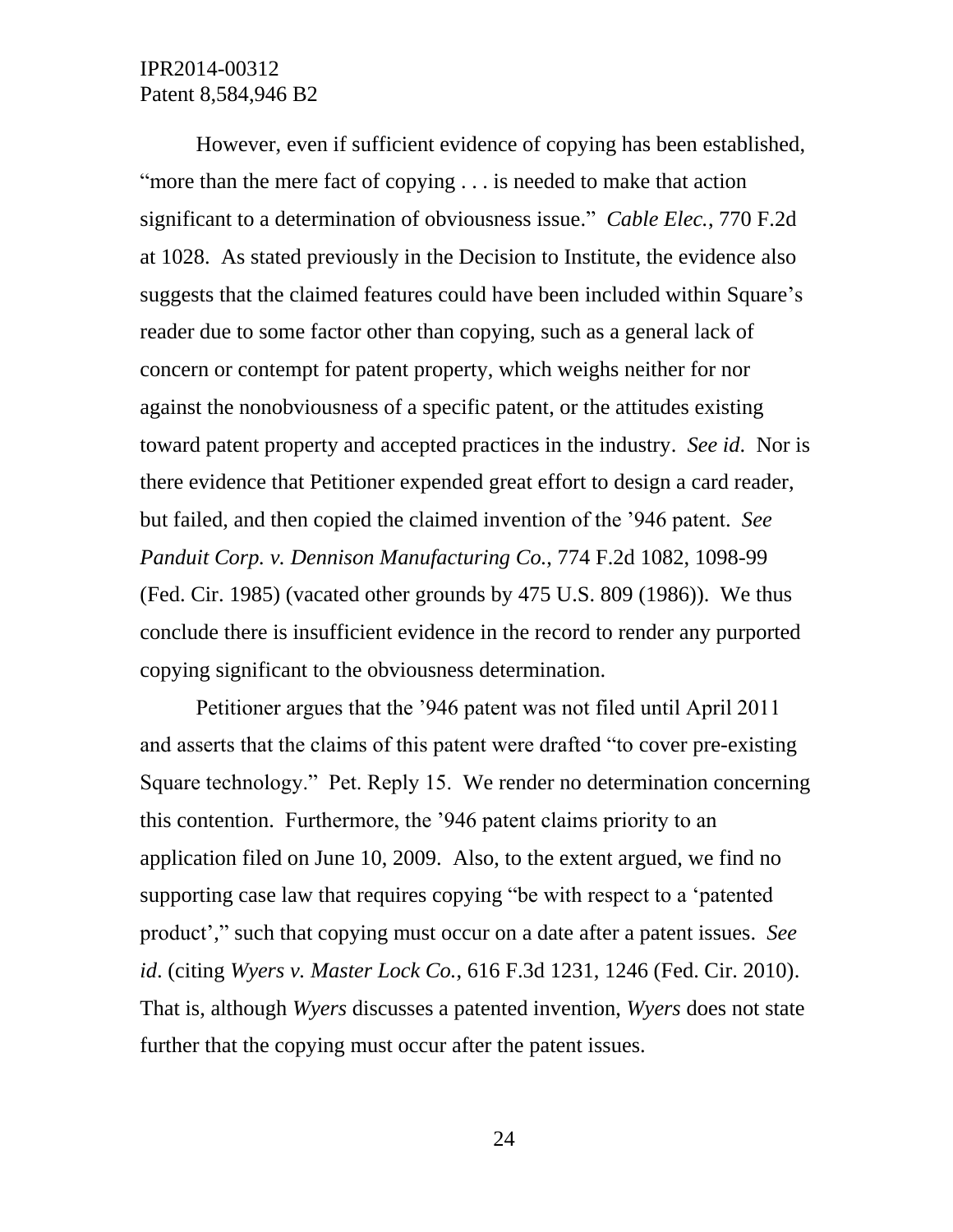Regarding establishing the requisite nexus and whether Square's reader and methods are coextensive with the recited claims, Patent Owner points to Dr. Morley's testimony and claim charts mapping Square's reader and methods embodying the claimed features of claims 1–5, 7–9, and 15 of the '946 patent. Based on this mapping and relying on *Ormco Corp. v. Align Tech., Inc.*, 463 F.3d 1299, 1312 (Fed. Cir. 2006), Patent Owner argues that this mapping "has established *prima facie* nexus." PO Resp. 51; PO Resp. 50–51 (citing Ex. 2031 ¶ 174).

In the context of this proceeding, we do not agree with Patent Owner's contention that when the marketed product embodies and is coextensive with the claimed features, a secondary consideration factor (e.g., commercial success) is a presumptively attributed to the claimed invention. PO Resp. 49–50. For example, *In re Huang*, 100 F.3d 135 (Fed. Cir. 1996) states "that [commercial] success is relevant in the obviousness context only if there is proof that the sales were a direct result of the *unique characteristics of the claimed invention*-as opposed to other economic and commercial factors unrelated to the quality of the patented subject matter." *Id.* at 140 (emphasis added); *see also In re Huai-Hung Kao*, 639 F.3d 1057, 1068 (Fed. Cir. 2011) (indicating there is no nexus where the evidence results from something other than what is both claimed and novel in the claim).

Thus, in establishing a nexus with a secondary consideration in this proceeding, Patent Owner needs to show a specific feature of the claim is attributable to the commercial success of Square's card reader and not just that the device is coextensive with the claimed features. Patent Owner points to an interview of Mr. Jack Dorsey, described as Square's CEO. PO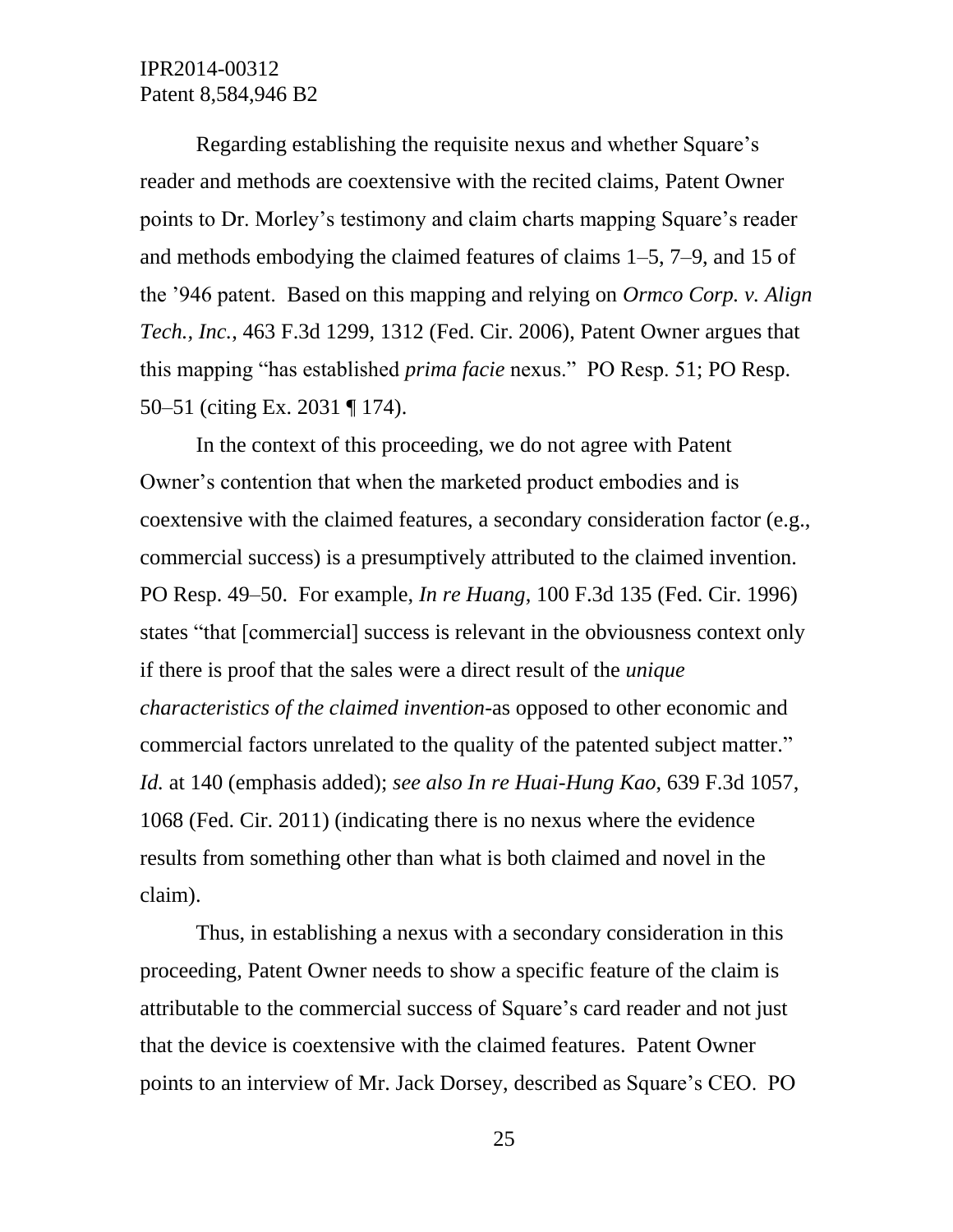$\overline{a}$ 

Resp. 51–52. In the interview and in response to asking what Square was, Mr. Dorsey states "OK, well [ah] Square is [ahh] a very simple little device that plugs into your iPhone or Android device and allows anyone to accept credit card immediately wherever they are." PO Resp. 52 (citing Ex. 2047). Patent Owner asserts that this discussion establishes a nexus to the claimed "output plug" feature. *Id*.

Yet, this statement just describes the plug and does not relate the plug itself to any of Square's commercial success. The statement is also vague as how the device plugs into a phone, such that there is an insufficient tie to the recited "output plug, adapted to be inserted into a jack associated with a *microphone input* associated with a cell phone" in claim 1. Ex. 1001, 6:66– 67 (emphasis added). Although stating the reader is "very simple" and "little," Patent Owner has not demonstrated these features are claimed and are a novel or unique feature of the claims — a requisite needed to outweigh the case for obviousness based on commercial success.

Turning to other evidence of commercial success, Patent Owner asserts that Mr. Dryer states "the features of Square's readers—which allowed it to be given to customers free of charge and used with virtually all smartphones—were the primary reasons for Square's commercial success[.]" PO Resp. 51 (quoting Exhibit 2034  $\P$  93)<sup>9</sup>. Contrary to Petitioner's contentions (Pet. Reply), we accept that Mr. Dryer has some knowledge of the mobile credit card payment system industry, but we also note he was employed for years in unrelated fields, including management consulting and law. Ex. 2034 ¶¶ 2, 9–12. Moreover, Mr. Dryer is not

 $9^9$  Throughout this decision, we refer to the public version of Mr. Dryer's declaration, Exhibit 2034.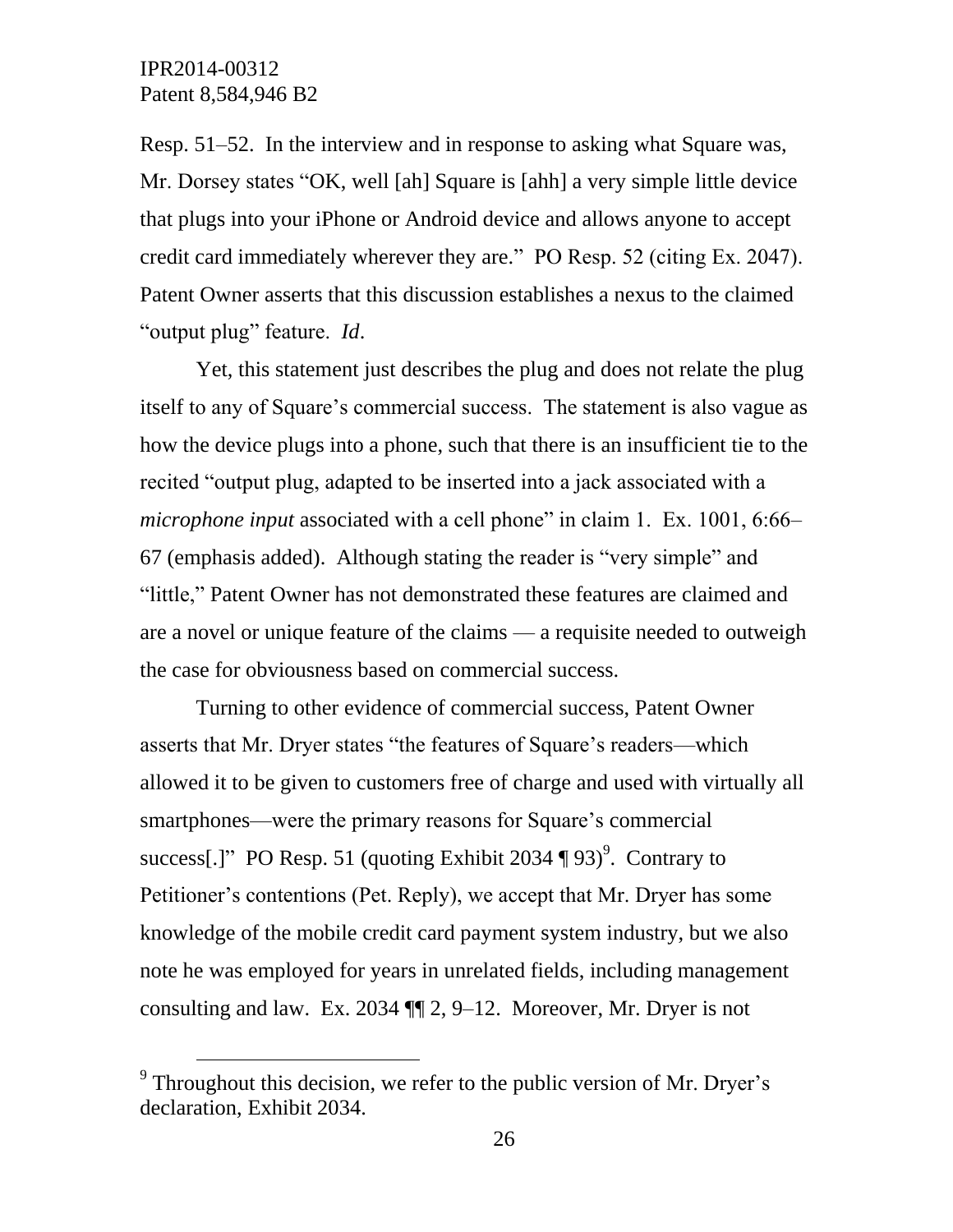specific as to what "features" of Square's reader allow the readers to be given to customers free of charge. Ex. 2034 ¶ 93. As Petitioner notes, Mr. Dryer relies on Dr. Morley's declaration in concluding that there is a strong relationship between the inventions claimed in the '946 patent and Square's reader without considering other unclaimed features of the reader. *See* Pet. Reply 19–20 (citing Ex. 2034 ¶ 92 and Ex. 1065, 88). Thus, although we afford Mr. Dryer's testimony some weight, its persuasive weight must be balanced with his minimal experience.

Patent Owner also quotes from a tweet of Mr. Dorsey, said to be sent November 20, 2014, where he states "I believe there's finally more value in Square's software and services than in the hardware 'dongle' we're known for." PO Resp. 52 (citing Ex. 2054). Patent Owner argues that this statement by Mr. Dorsey demonstrates that Square's commercial success prior to November 2014 was due to the Square's reader. Yet, what Mr. Dorsey meant by "more value" is not clear. Presuming Mr. Dorsey was referring to financial or commercial success, this tweet does not link any particular novel or unique feature of the claim (e.g., claim 1) to Square's commercial success. *See id*. At most, this shows the reader's hardware, as a whole, was more valuable. *See id*. Mr. Dryer further testifies that the above statement made by Mr. Dorsey demonstrates "[t]here is a strong link or tie between the identity of Square and Square's reader." *Id*. (citing Exhibit 2034 ¶ 76). Even presuming Dr. Dryer is correct, the evidence does not demonstrate a nexus between a claimed feature and Square's commercial success as previously explained. Rather, the statement relates Square's reader to its identity.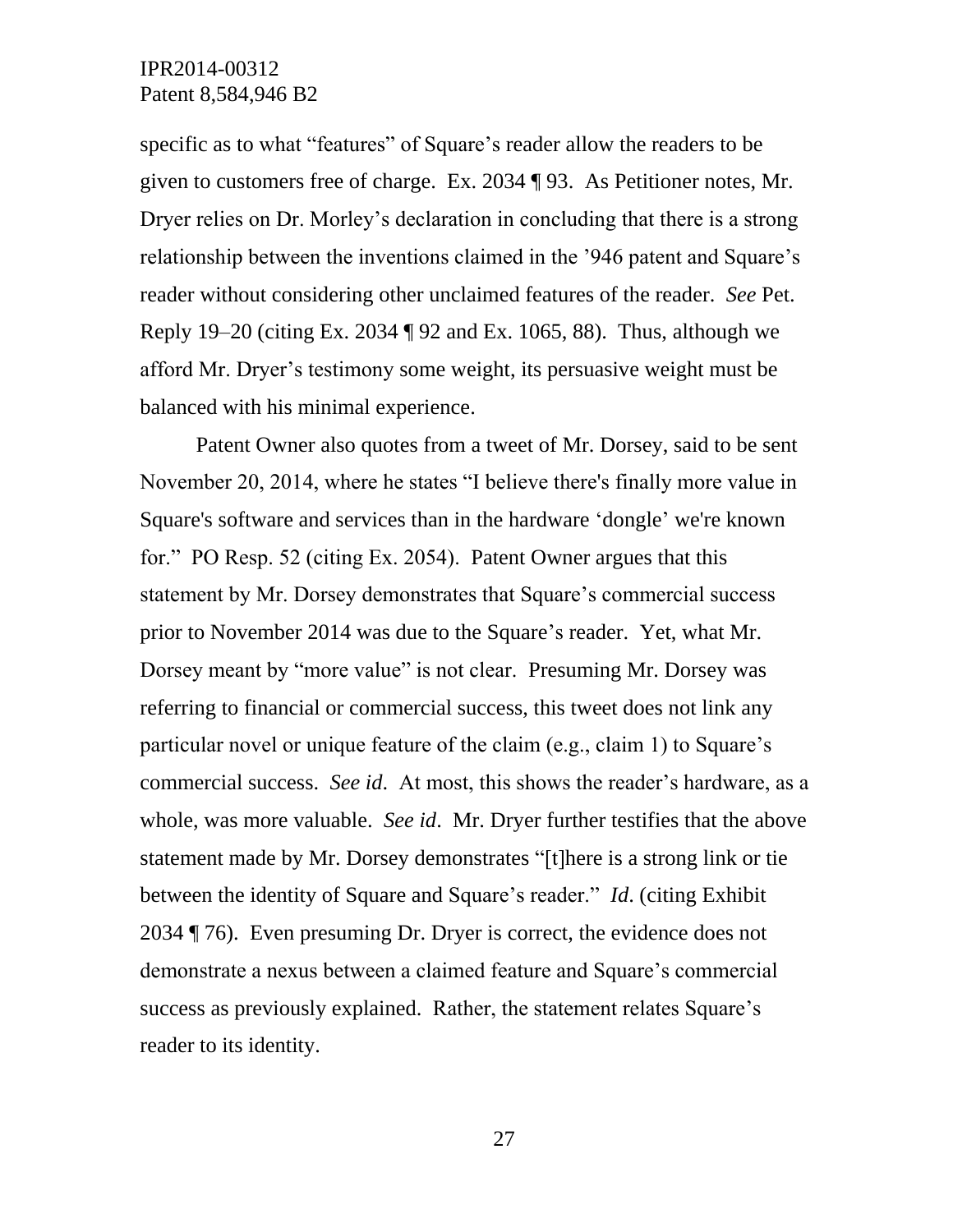On this record, Patent Owner has not explained adequately to what feature(s) of its claims Square's commercial success is attributed. We, thus, are not persuaded the requisite nexus has been established.

Patent Owner presents evidence alleging that the cost to Square for the Square's First Generation Card readers was low, such that Square could afford to give them to consumers for free. PO Resp. 54. Patent Owner asserts that "[i]t would have been prohibitively costly to give away the thenexisting, commercially available, card readers." *Id*. However, Patent Owner later states GoPayment eventually gave the Roam Data reader away for free with their product. PO Resp. 54, 57. Granted, Mr. Dryer also indicates that each reader cost GoPayment \$23, but this evidence indicates that the decision to give the card reader away for free was a business decision. *See id*.

Also, Mr. Dryer states "flooding the market with free readers was Square's best marketing tool" as well as Mr. Dorsey's "public appearances" and "word-of-mouth advertising." PO Resp. 58 (citing Ex. 2034 ¶¶ 49, 64). Petitioner further echoes this sentiment. Pet. Reply 21 (including that "[t]he notoriety of Mr. Dorsey was clearly the focus of much of Square's press coverage in the early day . . . ."). Moreover, Exhibit 2013 further states that Square has "great press" and "hype," suggesting that the card reader's success was attributed to its marketing. Ex. 2013 (indicating Square's success attributable to "great press" and "hype" based on "Mr. Dorsey" being "the Silicon Valley Rock Star.") Thus, this evidence of commercial success does not weigh heavily in favor of patentability.

Patent Owner also refers to a statement made by Mimi Hart, described as the CEO of Magtek, regarding what she thought was innovative about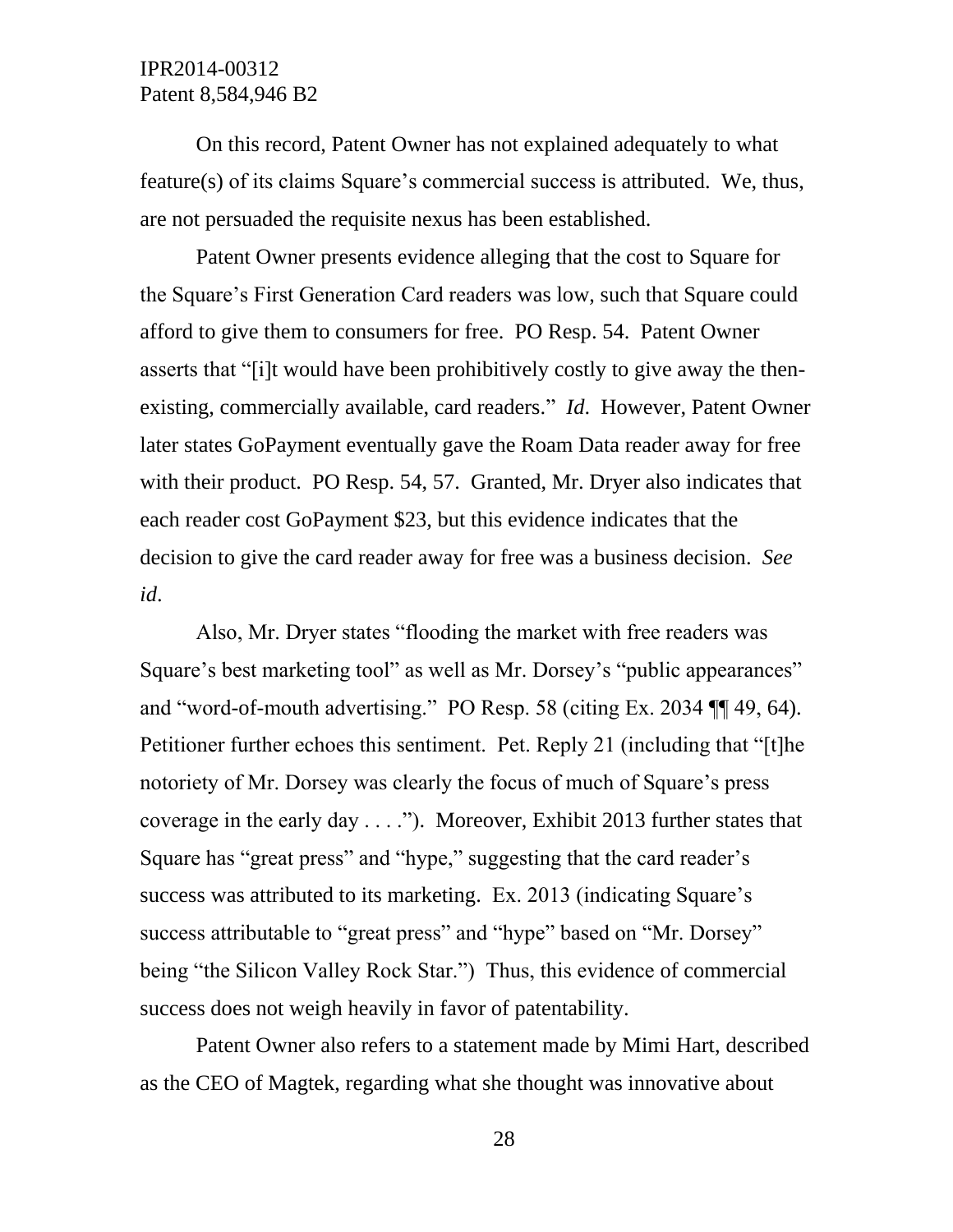#### Square's reader. PO Resp. 55. She stated Square had

taken a magnetic tag, the smallest component possible, and instead of trying to decode right at the time where they [are] recovering the signal from, the stripe, they're actually capturing the analog waveform and doing the decode process further down the pipe. That allows them to put a very low-cost product in the market. That's the innovation.

Ex. 2013, 2. This statement focuses on the low-cost of the reader and not a claimed feature. *Id*. However, we fail to find a recitation to "low-cost" reader in the claims. Moreover, Ms. Hart's statements indicate decoding "further down the pipe" was innovative, which also is not a recited feature of claim 1. *Id.* Additionally, the discussion addresses the information found in the credit card's magnetic stripe that is later decoded, which is not a feature of the reader as recited in claim 1.

Thus, although Patent Owner alleges that a "minimalist, low-cost design" is among the "claimed inventive features of the readers" (PO Resp. 54), Patent Owner has not established a sufficient nexus between the lowcost or minimalistic reader and a claimed feature in claim 1. Importantly, "if the commercial success is due to an unclaimed feature of the device" or "if the feature that creates the commercial success was known in the prior art, the success is not pertinent." *Ormco*, 463 F.3d at 1312.

Patent Owner further argues that Square's free reader or its hardware disrupted "the entire mobile payments industry." Ex. 2034, ¶ 27; PO Resp. 55 (citing Ex. 2013). For support, Patent Owner cites to an article where Dan Stiel states "[if] this is disruptive technology, it is only on the hardware/terminal side of the business." PO Resp. 55 (citing Ex. 2013). We are not persuaded. By stating "if," Mr. Stiel's statement does not indicate persuasively that he found Square's reader was disruptive technology.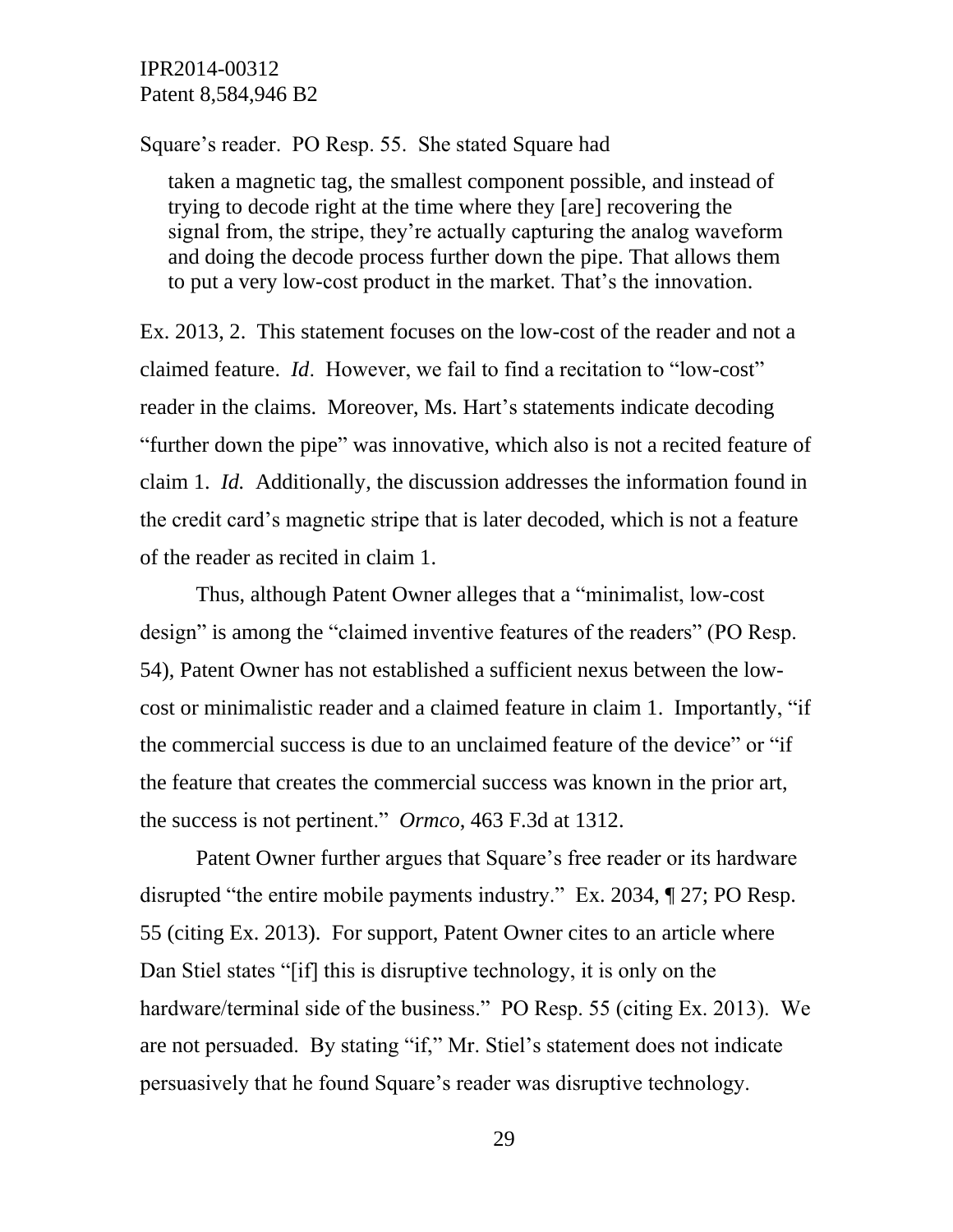$\overline{a}$ 

Additionally, Patent Owner has not linked the praised garnered in the industry (PO Resp. 58 (citing Ex. 2043)) to a novel or unique feature of the claims of the '946 patent.

The record reflects some commercial success of Square's reader in the form of sales. PO Resp. 55–57. For example, Patent Owner presents evidence that Square was processing credit card transactions at \$2 billion annually. PO Resp. 57 (citing Ex.  $2015^{10}$ ). However, "evidence related solely to the number of units sold provides a very weak showing of commercial success." *Huang,* 100 F.3d at 140. As another example, Patent Owner quotes a tweet from Mr. Dorsey indicating that there are eight million merchants who accept credit cards in the United States and that Square has added one million. PO Resp. 56 (quoting Ex. 2015). This shows a growth of approximately ten percent in "merchants," but there is an insufficient connection between this growth and a feature of the claims. At best, the record reflects that giving the reader to the consumer for free correlates to the increase in merchants. This is further supported by the statement made by Richard Branson, who stated he "took interest in Square's rapid growth and novel technology, in particular its free hardware . . . ." PO Resp. 56 (quoting Ex. 2014).

Accordingly, the record reflects that much of Square's commercial success is attributed to business or marketing decisions by Square to give the card away for free. We thus determine that the evidence of secondary considerations does not outweigh the evidence of obviousness.

 $10$  The information related to the two billion dollars per annum is found in Exhibit 2014.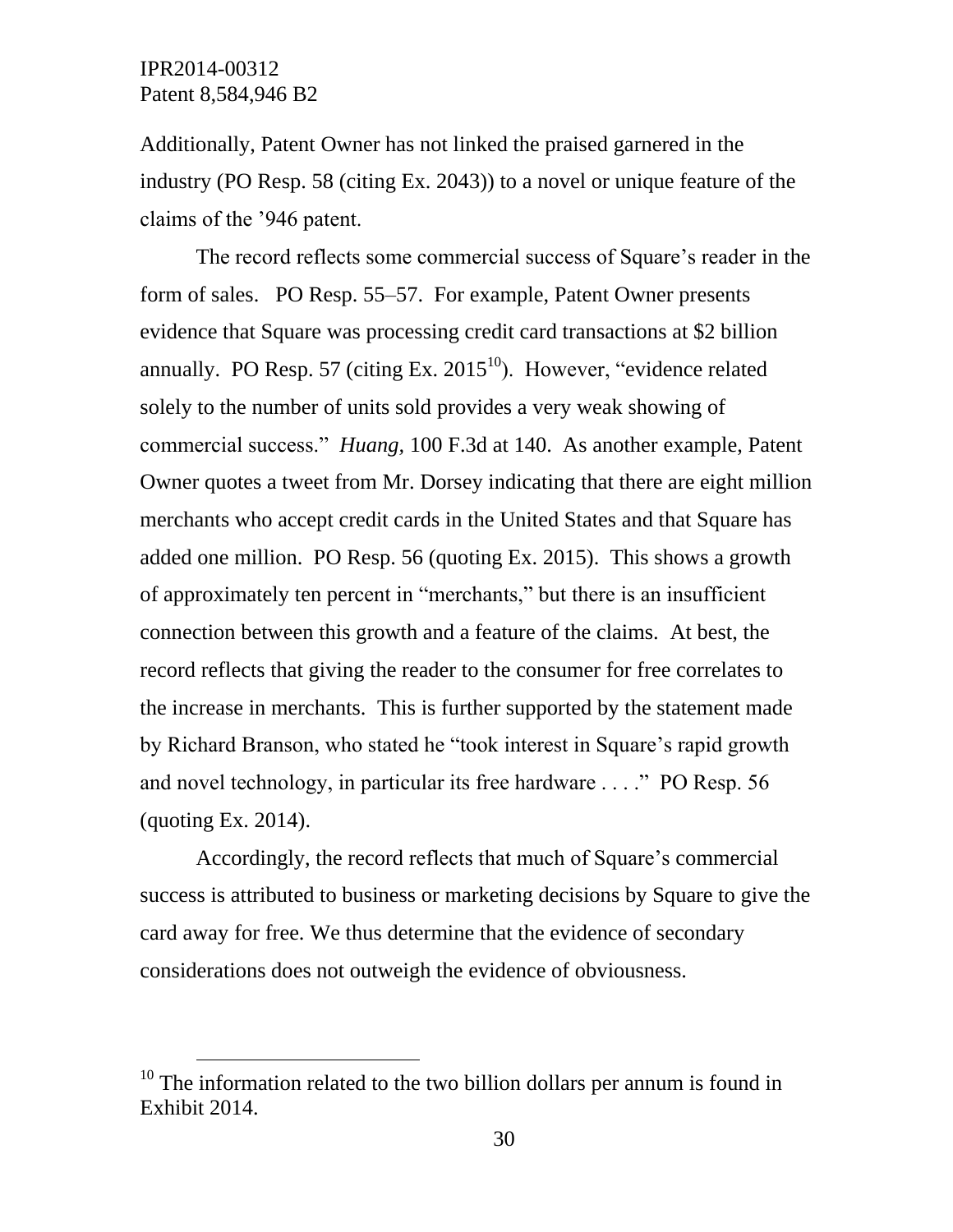Upon review of the entire record, we are persuaded, by a preponderance of the evidence, that claim 1 is unpatentable over Lekernel and Padilla. Moreover, upon review of the record in its entirety, we are persuaded by a preponderance of the evidence that dependent claims 2, 6, 7, 15, and 16 are unpatentable as well.

#### *C. Lekernel, Padilla, and Odagiri (Exs. 1009, 1010, 1014)*

We instituted *inter parte* review of claims 4 and 9 on a ground of unpatentability based on Lekernel, Padilla, and Odagiri. Dec. on Inst. 19. However, as noted previously, we did not institute *inter partes* review for claims 3 and 8 based on Lekernel and Padilla. *Id*. Specifically, we found that Lekernel did not "demonstrate that the read head or the resistor(s) are located inside or positioned within the housing" as recited in claims 3 and 8. *Id*.

For the very first time at oral hearing, Patent Owner addressed the dependency of claims 4 and 9 to claims 3 and 8 respectively. Patent Owner contends that, because we did not institute review for claims 3 and 8 based on Lekernel and Padilla, we should not have instituted review of dependent claims 4 and 9 based on Lekernel, Padilla, and Odagiri. Tr. 52–56.

Claim 4 depends from claim 3, and claim 9 depends from claim 8. Petitioner did not rely on Odagiri to teach the recitation "the read head and said one or more resistors are contained within a housing" recited in claim 3 or similarly recited in claim 9. Pet. 25–26. Rather, the rejection relied on Lekernel for this feature in claim 3 and turns to Odagiri to teach the output plug extends out the housing as recited in claim 4. *See* Pet. 25, 27. We adopted the Petitioner's reasoning in determining there was a reasonable likelihood that Petitioner would prevail in showing that these claims are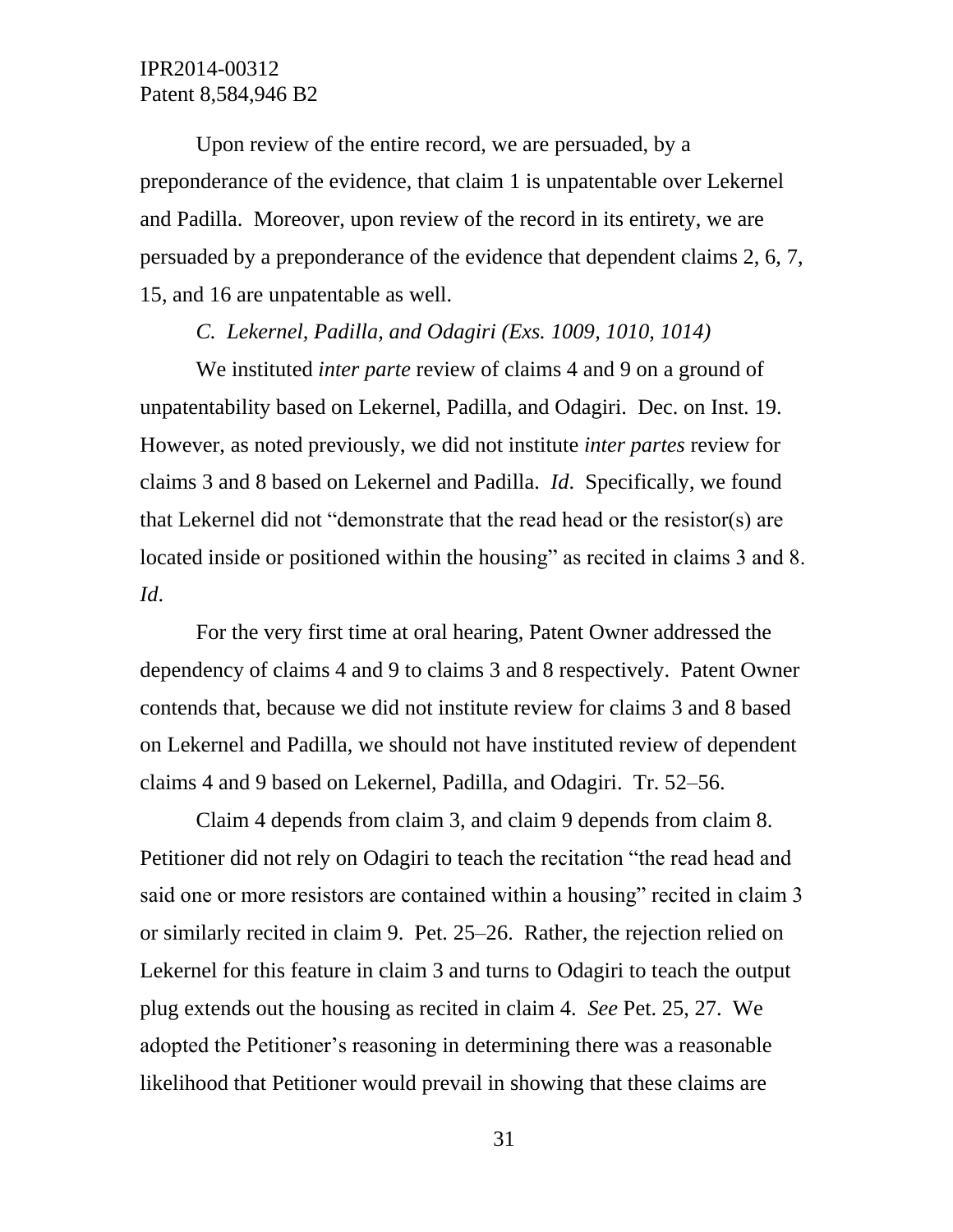$\overline{a}$ 

unpatentable. Dec. on Inst. 19 (citing Pet. 27–30). As such, the grounds for instituting review of claims 4 and 9 did not rely on Odagiri to teach the concept of the resistors and read head contained within a housing. Because we found there was not a reasonable likelihood that Petitioner would prevail in showing claims 3 and 8 are unpatentable based on Lekernel and Padilla, we should not have found there was a reasonable likelihood that Petitioner would prevail in showing dependent claims 4 and 9 are unpatentable based on the same reasoning and reliance on Lekernel.

Given the opportunity to respond for the first time at the hearing, Petitioner noted, and we agree, that Odagiri also has a housing for enclosing components. Tr. 67. However, we are constrained to conclude that there are insufficient facts in the record to support that claims 4 and 9 are unpatentable over Lekernel, Padilla, and Odagiri as proposed by Petitioner.

# D. Lekernel, Padilla, and Wallner (Exs. 1009–1012<sup>11</sup>) *a. Claim 5*

Claim 5 also depends from claim 3. As discussed above, the adopted ground relies on Lekernel to teach the housing as recited in claim 3. Thus, for reasons previously discussed, we are constrained by the record to conclude that there is insufficient evidence that claim 5 is unpatentable over Lekernel, Padilla, and Wallner as proposed.

### *b. Claims 10–14 and 17*

In contrast, claims 10–14 and 17 do not depend from claims 3 or 8. Patent Owner contends that Wallner does not qualify as prior art. PO Resp. 34–36. In particular, Patent Owner argues that Wallner does not have

 $11$  Exhibit 1012 is the provisional application for Wallner, U.S. Provisional App. No. 61/163,296, filed March 25, 2009.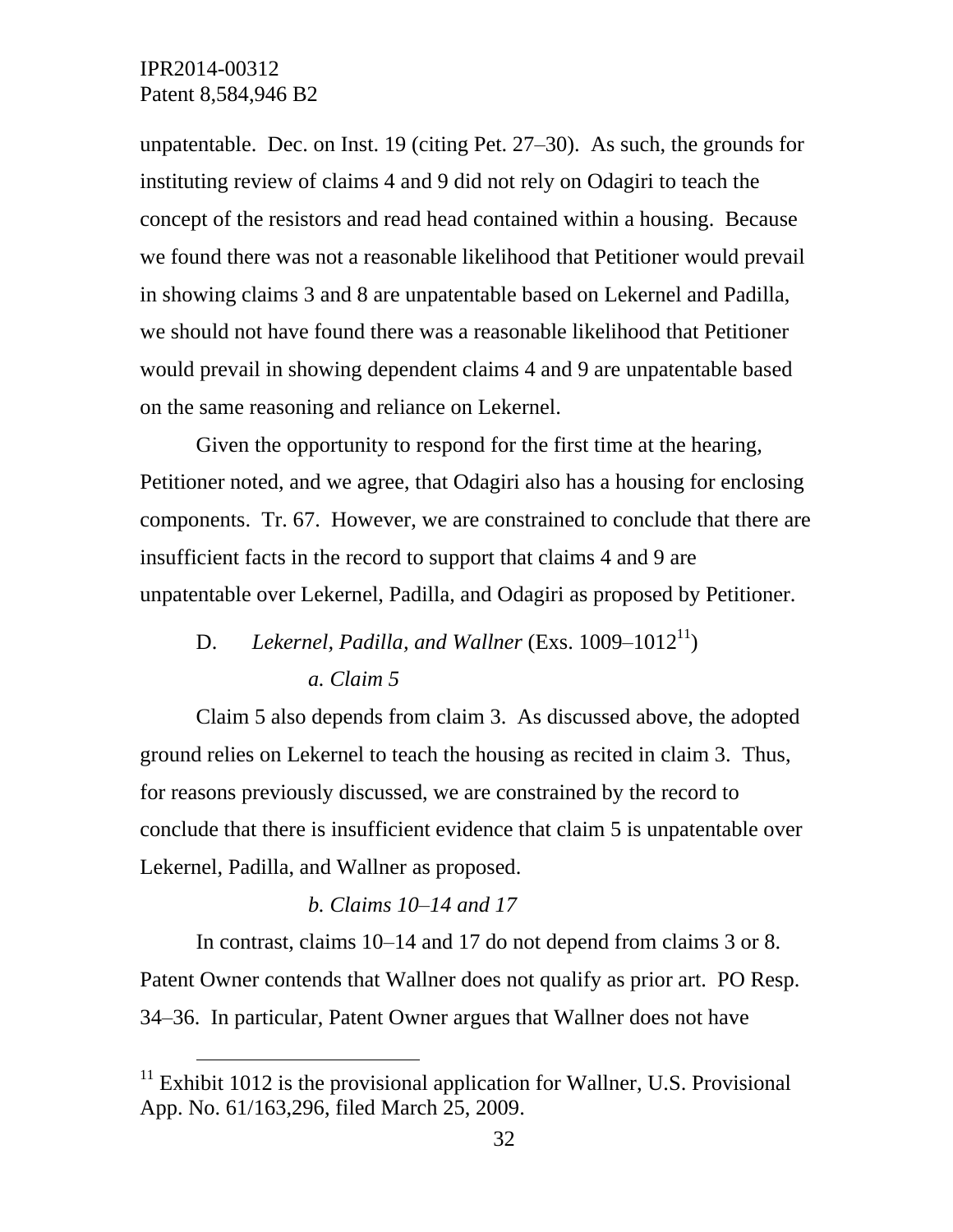support for an electrical connection between the reader and cell phone and has no description of a microphone input. PO Resp. 35 (citing Ex. 2031 ¶ 110). Petitioner contends that the ground of rejection for claims 10–14 and 17 does not rely on Wallner's wired connection. Pet. Reply 8–9; *see also* Pet. 30–36. We agree with Petitioner.

As Petitioner notes, Lekernel and Padilla are relied upon to teach the feature of an electrical connection between the reader and cell phone. Pet. Reply 9; *see also* Dec. on Inst. 19 (citing Pet. 30–38). Wallner, on the other hand, is cited to teach "using the decoded magnetic stripe data to perform a card-based transaction." Pet. 31 (cited at Dec. on Inst. 19 and citing Ex. 1011 ¶¶ 17–19 and Ex. 1012, 2–3). Patent Owner has not asserted that Wallner's provisional application lacks support to teach using decoded magnetic stripe data to perform card-based transactions. *See* Pet. Reply 9.

For the above reasons and for the reasons stated in the Decision to Institute, we are persuaded that claims 10–14 and 17 are unpatentable over Lekernel, Padilla, and Wallner by a preponderance of the evidence.

*E. Tang and BPS and Tang, BPS, and Odagiri (Exs. 1006–08, 1014)*

For the reasons stated below, we determine that Petitioner has not satisfied the requirement set forth in 37 C.F.R. § 42.63(b) and grant the motion to exclude Exhibit 1008 (BPS) from the record. We agree that the figures in BPS are prior art for all they teach. Paper 54, 4. Yet, the figures in BPS in combination Tang are inadequate to demonstrate by a preponderance of the evidence the recited "one or more resistors configured to attenuate the analog signal resulting in an attenuated analog signal indicative of said data stored on the magnetic stripe." Pet. 44–45.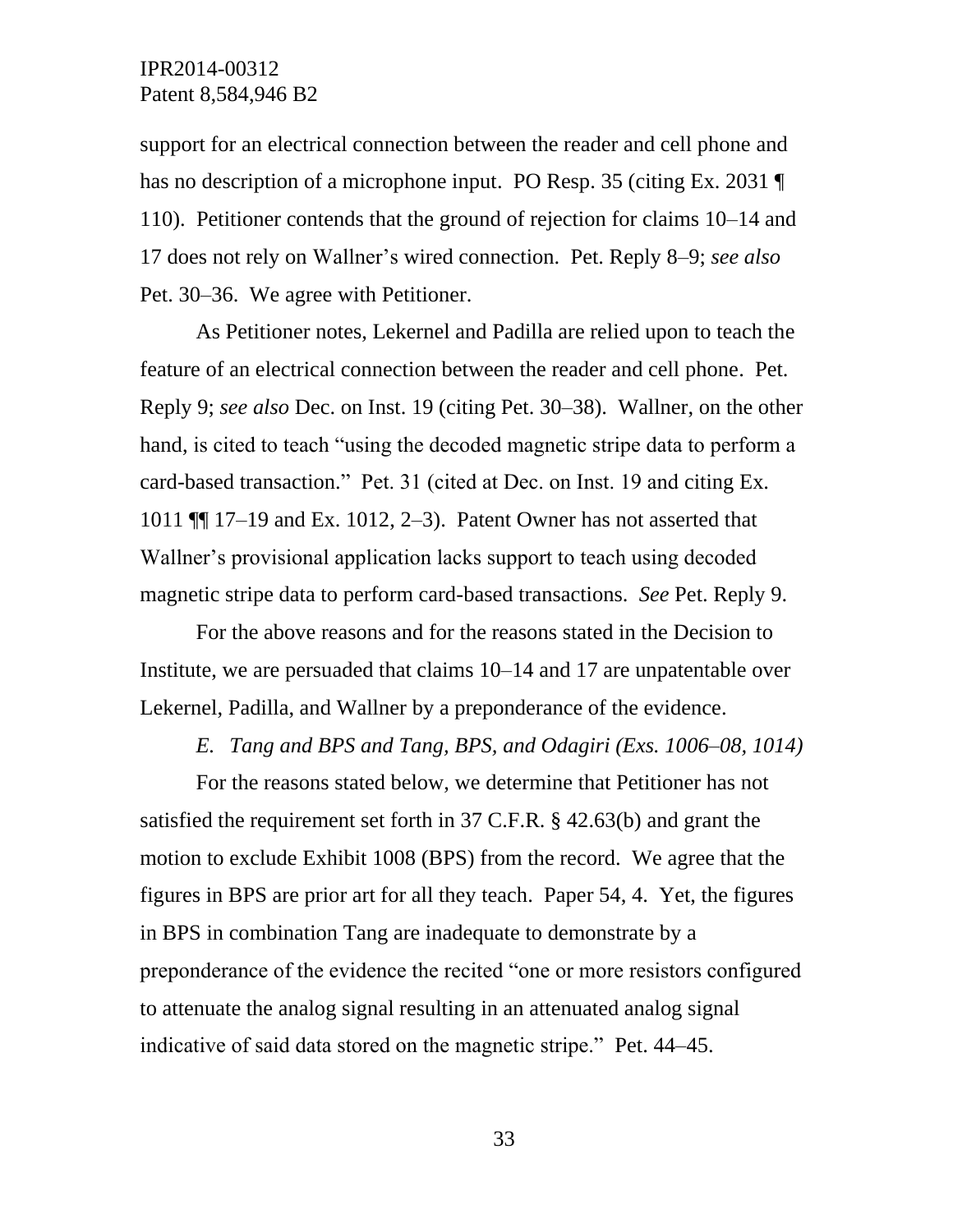Without any context of how the hardware in BPS's Figure 1 or the circuit shown in BPS's Figure 2 is used, there is insufficient evidence to determine whether an ordinarily skilled artisan would have looked to BPS's teachings concerning hardware or circuitry and combined its teachings with Tang. Even further, the cited paragraphs of the McLaughlin declaration<sup>12</sup> used to support this combination also discuss BPS in context of a "mobile phone peripheral . . . to deliver a signal to a microphone input of the mobile phone" in arriving at the conclusion that one would combine BPS with Tang. Ex. 1015 ¶¶ 54, 58; *see also* Pet. 44 (citing Ex. 1015 ¶¶ 54–56, 58). Moreover, relying on general, known concepts of signal conditioning with resistors (Ex. 1015 ¶¶ 56, 58), without the context provided by BPS, does not teach or suggest by a preponderance of the evidence the recited "one or more resistors configured to attenuate the analog signal resulting in an attenuated analog signal indicative of said data stored on the magnetic stripe" of claim 1.

Accordingly, the grounds that rely on BPS are no longer considered sufficient to support a case of obviousness. We are not persuaded that claims 1–17 are unpatentable over Tang and BPS or Tang, BPS, and Odagiri respectively.

#### *F. Patent Owner's Motion to Exclude*

 $\overline{a}$ 

Patent Owner moves to exclude three exhibits. They are: (1) Exhibit 1008, (2) Exhibit 1068, and (3) portions of pages 9 and 11 of Exhibit 2030. Mot. to Exclude 1–2.

 $12$  There is no evidence that Dr. McLaughlin reads and understands Japanese.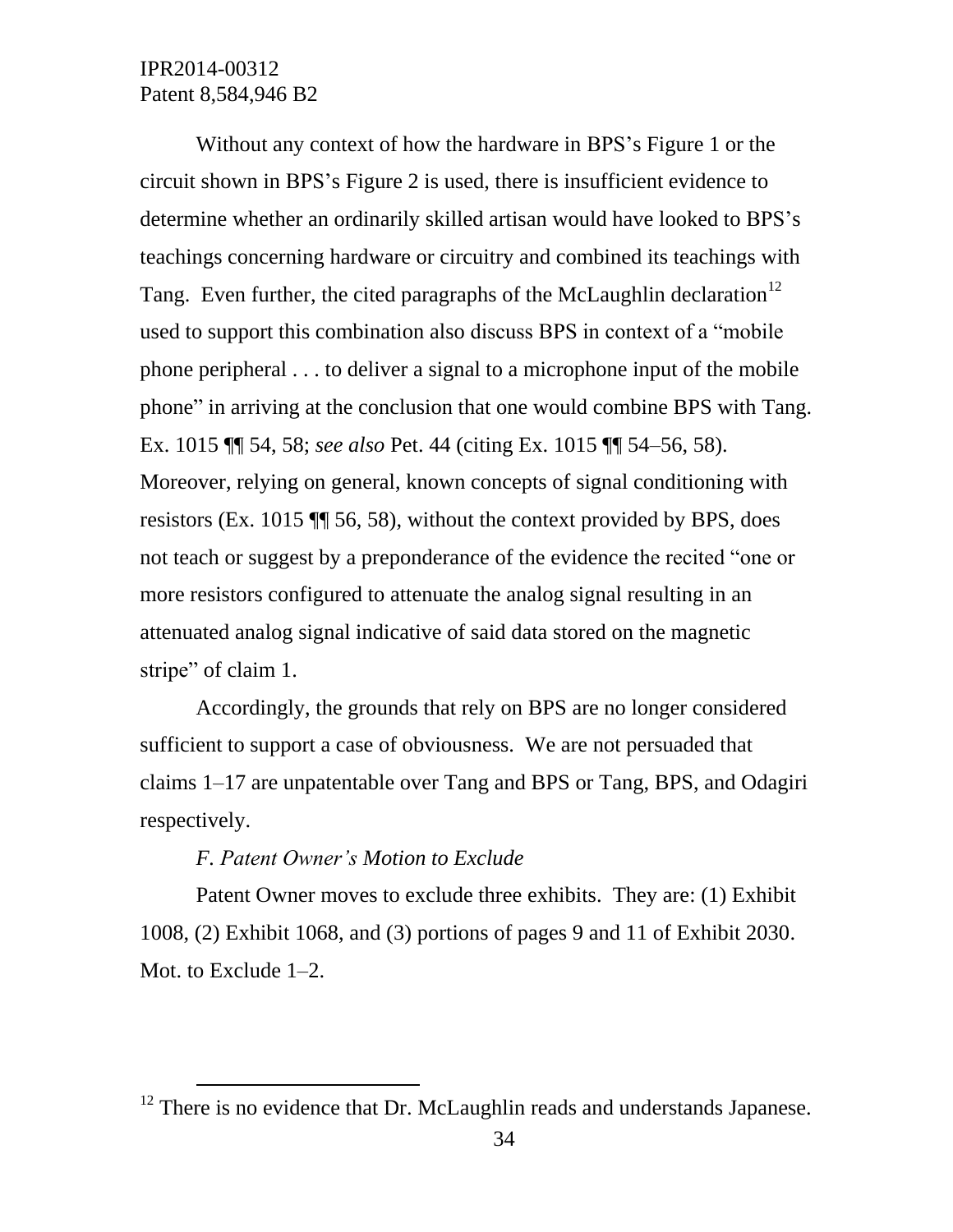#### *1. Exhibit 1008*

Concerning Exhibit 1008, Patent Owner asserts that this reference is a computer-generated translation of a Japanese application, which is referred to as BPS. Mot. to Exclude 1. Patent Owner notes that page 1 of BPS states, "[t]his document has been translated by computer. So the translation may not reflect the original precisely." *Id*. Petitioner has not filed an affidavit attesting to the accuracy of the BPS reference. As such, on the record, the provided translation of BPS may not be accurate.

The Board rule, as set forth in 37 C.F.R. §42.63(b), requires that such computer-generated translations must include an affidavit attesting to the translation's accuracy. Mot. to Exclude 3–4 (quoting Rule 42.63(b) stating "an affidavit attesting to the accuracy of the translation must be filed with the document") (italics, bolding, and underlining omitted). In the Decision to Institute, we determined that the failure to comply with 37 C.F.R. § 42.63(b) "at th[at] juncture," did not negate the determination that Petitioner had shown a reasonable likelihood of success in prevailing on any grounds that relied on BPS. Dec. on Inst. 20. The posture in the Decision to Institute provided Petitioner the opportunity to correct the failure to comply with the rule and submit the missing affidavit. Given that Petitioner did not file an affidavit, we agree with Patent Owner that Petitioner has not complied with the requirement set forth in Rule 42.63(b).

Concerning Petitioner's response (Paper 54, 1), the language of 37 C.F.R. § 42.64(b)(1) states that "[a]ny objection to evidence submitted during a preliminary proceeding must be served within ten business days of the institution of the trial." Yet, this rule is ambiguous as to whether this service requirement can be satisfied by documents served prior to a decision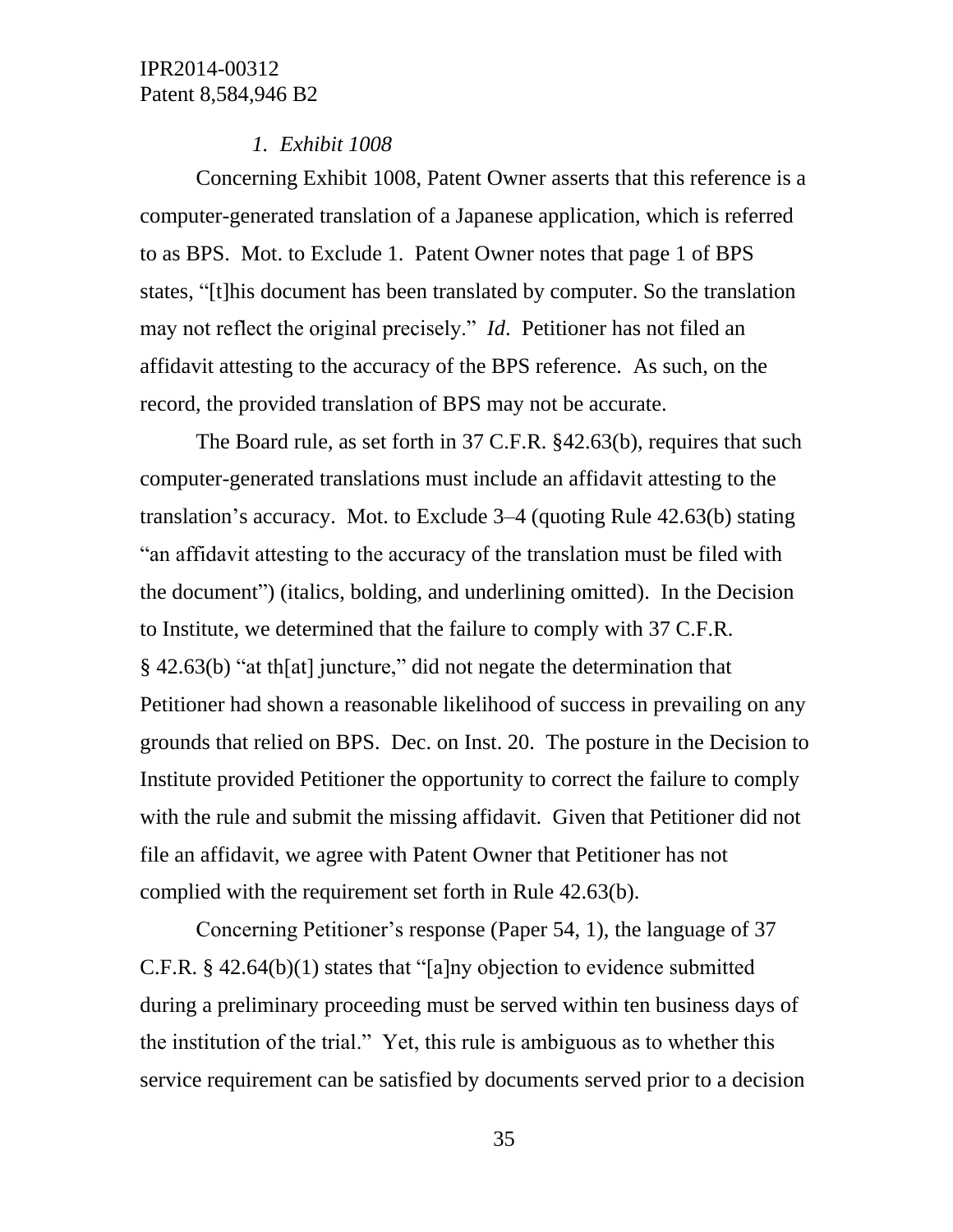to institute. On this note, Patent Owner objected and raised the issue of BPS's computer translation prior to the Decision to Institute. Prelim. Resp. 48–51. Simultaneously with the filing of the preliminary response, Patent Owner served Petitioner. *See* 37 C.F.R. § 42.6(e)(2). Given the ambiguity in 37 C.F.R. § 42.64(b)(1), we determine that Patent Owner timely submitted its objection and satisfied the requirement set forth in 37 C.F.R.  $§$  42.64(b)(1).

Petitioner has been on notice of Patent Owner's objection concerning the computer translation of BPS from the early stages of the proceeding. We additionally noted "the failure to comply with Rule 42.63(b)" in the Decision to Institute. Dec. on Inst. 20. Even more so, Petitioner has not demonstrated an extraordinary situation such that waiver of the rule is justified. *See* Paper 54, 3–5. Given the particular facts, we grant Patent Owner's motion to exclude the computer-translation found in Exhibit 1008 from the record.

#### *2. Exhibits 1068 and Pages 9 and 11 of Exhibit 2030*

Patent Owner next argues that the declaration of Mr. Bobby Lee is impermissible hearsay, lacks foundation, and should be excluded from the record. Mot. to Exclude 7–12. We do not rely on the declaration of Mr. Lee in rendering our decision. We therefore dismiss the motion to exclude this exhibit as moot.

Patent Owner also argues that pages 9 and 11 of Exhibit 2030 are used by Petitioner in a manner that constitutes an improper use of hearsay. Mot. to Exclude 12–15. Petitioner states that its reliance on these pages is not for the truth of the matter asserted but to show co-development. Paper 54, 9–11.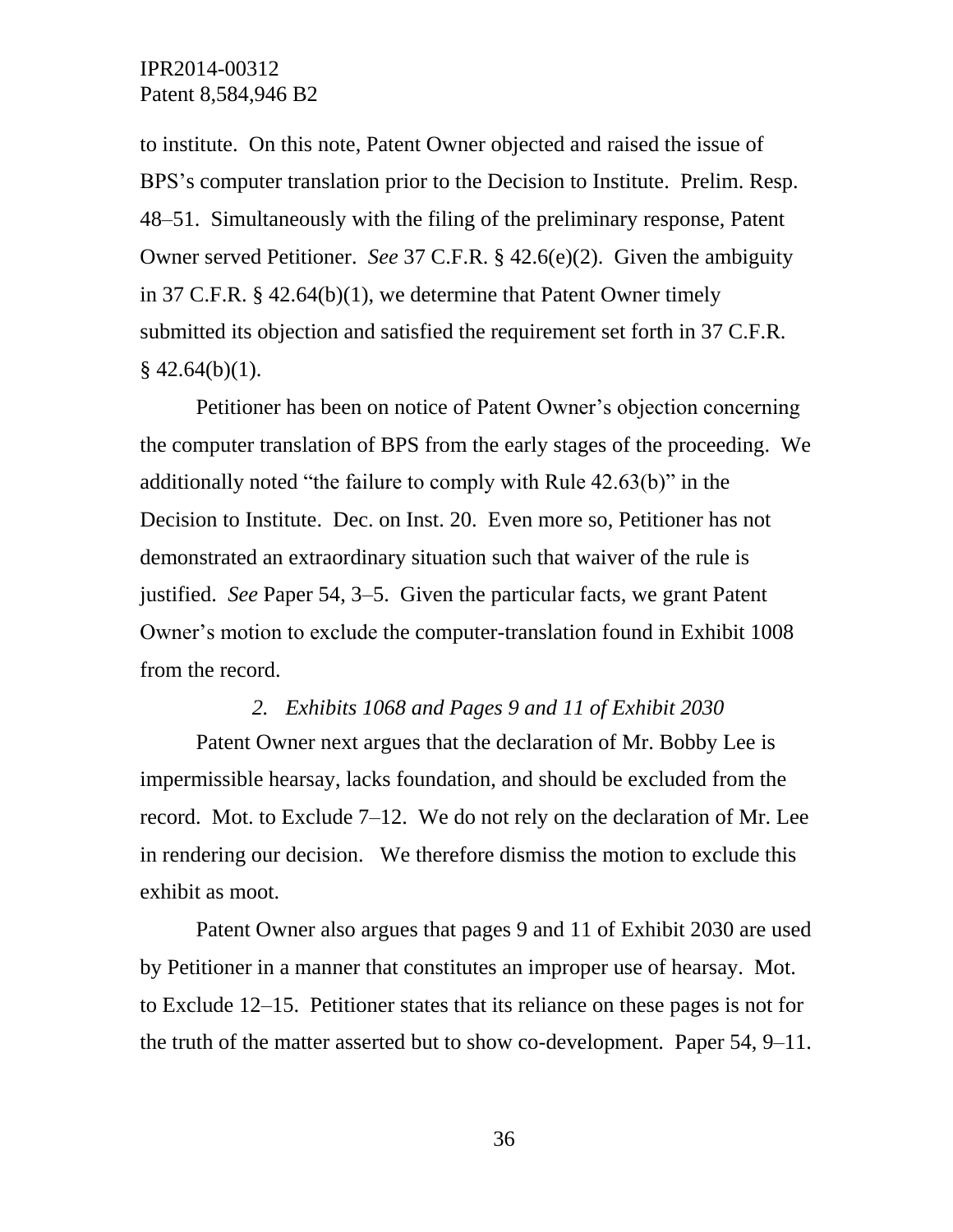We are not persuaded that Petitioner's use of Exhibit 2030 is improper. Exhibit 2030 is offered as evidence by Patent Owner. Patent Owner concedes that this evidence is hearsay by noting that "[Patent Owner] used Exhibit 2030 as evidence of [Petitioner]'s copying by showing the relationship that existed between Dr. Morley and [Petitioner] and Mr. McKelvey." Mot. to Exclude 13. Patent Owner argues that this hearsay evidence is admissible under the admissions exception because the statements it relies on from the emails were made by Mr. McKelvey. *Id.* (citing Fed. R. Evid.  $801(d)(2)$ ). We agree with Patent Owner's analysis and determine that the statements of Mr. McKelvey found in Exhibit 2030 are admissible hearsay under Rule 801(d)(2).

Patent Owner, however, does not persuade us that once this evidence is admitted, Petitioner may not refer to that evidence as well. Patent Owner implies that because the statements of Mr. McKelvey are not admissions against Patent Owner, but against Petitioner, Petitioner cannot refer to them or explain in its briefing what those statements mean. *See* Mot. to Exclude 14 ("Petitioner . . . improperly relies on Mr. McKelvey's hearsay statements on pages 9 and 11 from Exhibit 2030 'to prove the truth of the matter[s] asserted'—*not* under any hearsay exception.") Patent Owner does not direct us to any authority supporting such a rule that once evidence is admitted, that same evidence can be excluded from discussion for other purposes. We have determined that Mr. McKelvey's statements are admissible hearsay in this case. Thus, either party may refer to those statements and argue in their briefs what the implications of those statements are.

Accordingly, we deny Patent Owner's motion to exclude Petitioner's use of parts of Exhibit 2030.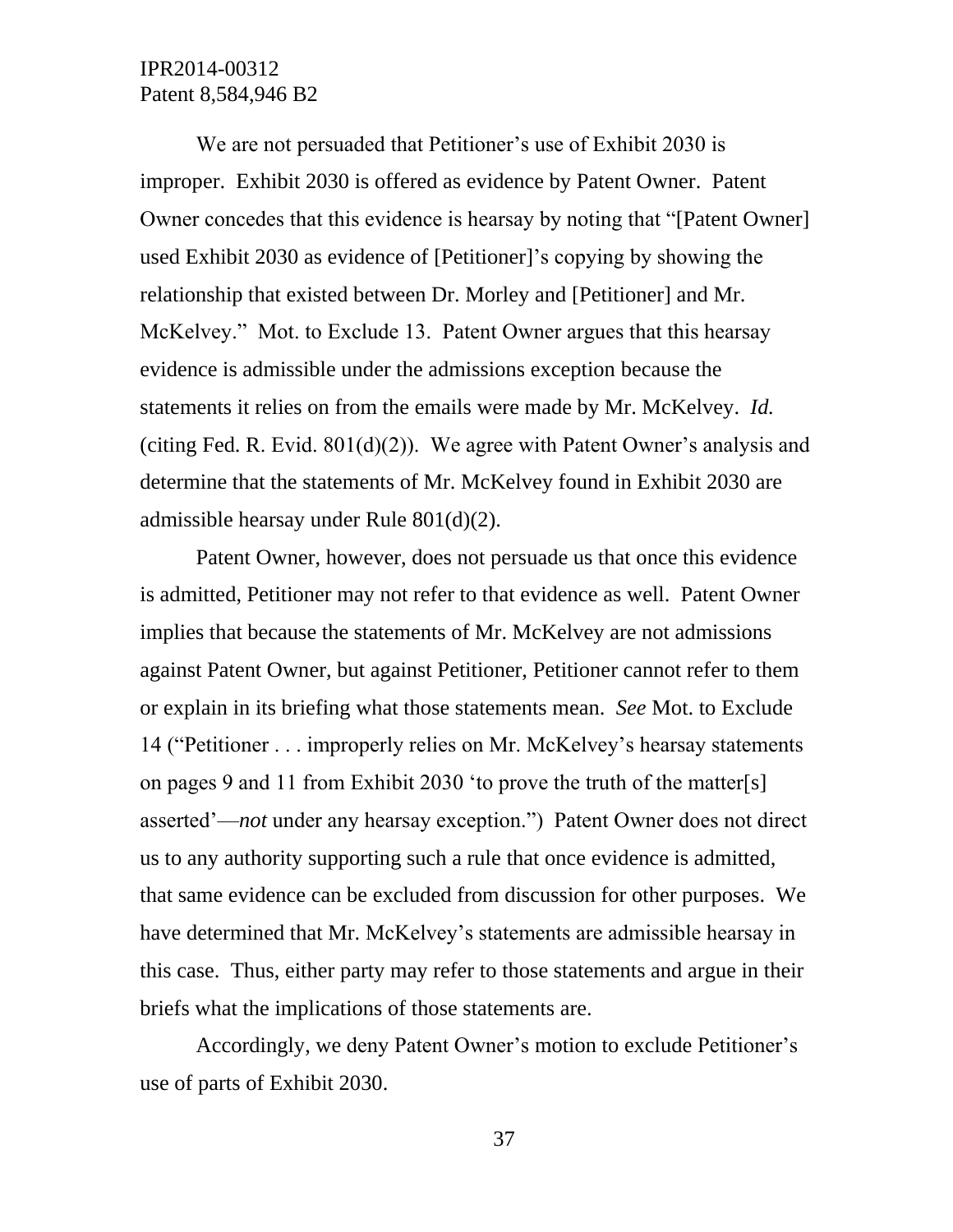#### III. CONCLUSION

Petitioner has demonstrated, by a preponderance of the evidence, that claims 1, 2, 6, 7, and  $10-17$  of the '946 patent are unpatentable over Lekernel and Padilla alone or in combination with Wallner under 35 U.S.C. § 103.

Petitioner has not demonstrated that claims 3–5, 8, and 9, of the '946 patent are unpatentable over Lekernel and Padilla alone or in combination with another reference under 35 U.S.C. § 103 based on the record as proposed.

Petitioner has not demonstrated by a preponderance of the evidence that claims 1–17, of the '946 patent are unpatentable over Tang and BPS alone or in combination with another reference under 35 U.S.C. § 103.

### IV. ORDER

In consideration of the foregoing, it is hereby:

ORDERED that claims 1, 2, 6, 7, and 10–17 of the '946 patent have been shown to be unpatentable;

FURTHER ORDERED that Patent Owner's motion to exclude is:

(1) *granted* as to the computer-translation found in Exhibit 1008;

(2) *denied* as to Petitioner's use of portions of Exhibit 2030; and

(3) *dismissed* as moot as to the rest of the motion; and

FURTHER ORDERED that, because this is a final written decision, the parties to the proceeding seeking judicial review of the decision must comply with the notice and service requirement of 37 C.F.R. § 90.2.